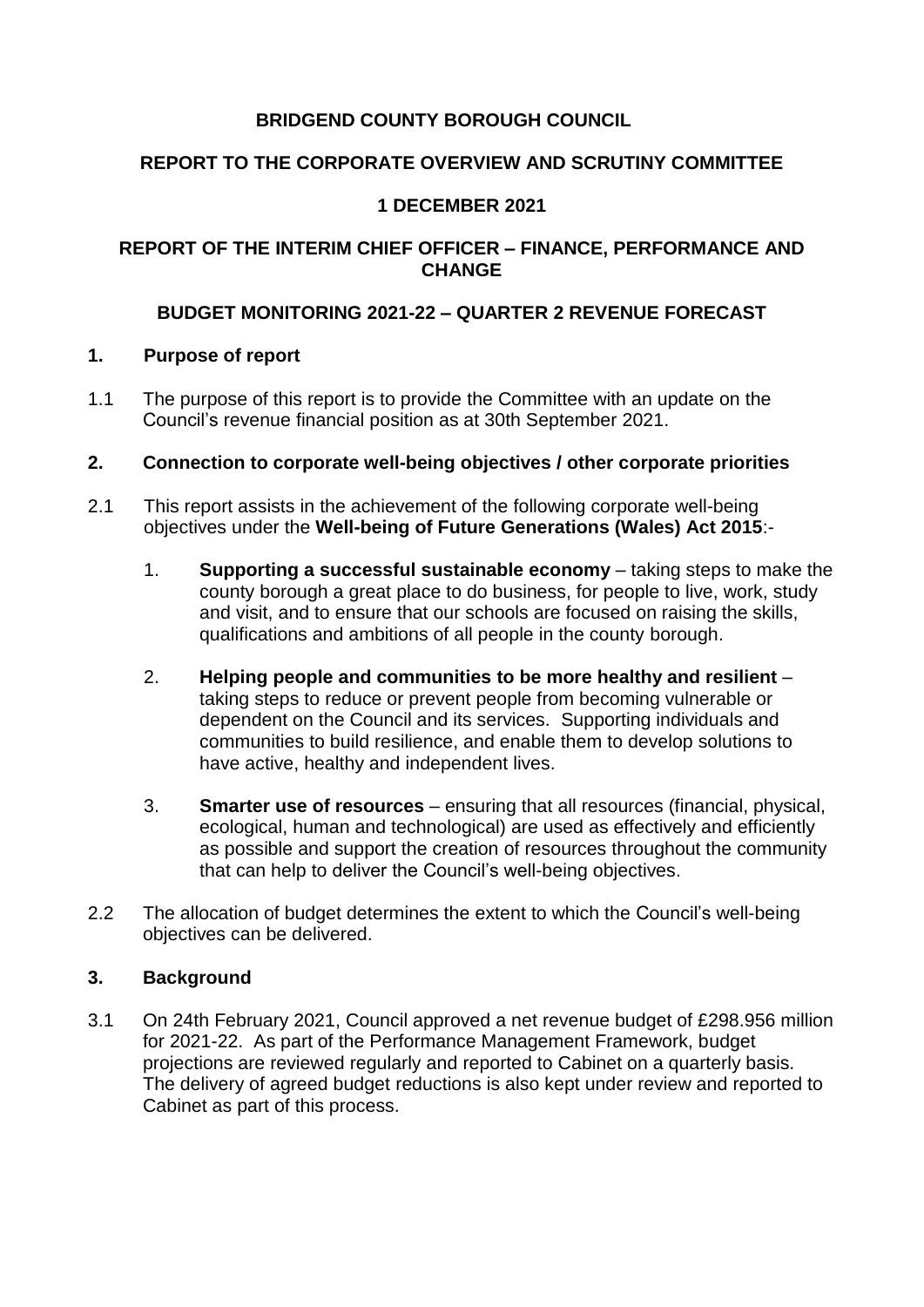### **4. Current situation/proposal**

### **4.1 Summary financial position at 30th September 2021**

4.1.1 The Council's net revenue budget and projected outturn for 2021-22 is shown in Table 1 below.

|  |  | Table 1 - Comparison of budget against projected outturn at 30th September 2021 |  |
|--|--|---------------------------------------------------------------------------------|--|
|  |  |                                                                                 |  |
|  |  |                                                                                 |  |

| <b>Directorate/Budget Area</b>                                                                                  | Original<br><b>Budget</b><br>2021-22  | <b>Revised</b><br><b>Budget</b><br>2021-22 | <b>Projected</b><br><b>Outturn Q2</b><br>2021-22 | Projected<br>Over /<br>(Under)<br><b>Spend</b><br>2021-22 | Projected<br>Over /<br>(Under)<br><b>Spend</b><br>Qtr 1 2021-<br>22 |
|-----------------------------------------------------------------------------------------------------------------|---------------------------------------|--------------------------------------------|--------------------------------------------------|-----------------------------------------------------------|---------------------------------------------------------------------|
|                                                                                                                 | £'000                                 | £'000                                      | £'000                                            | £'000                                                     | £'000                                                               |
| <b>Directorate</b>                                                                                              |                                       |                                            |                                                  |                                                           |                                                                     |
| <b>Education and Family Support</b><br>Social Services and Wellbeing<br>Communities<br><b>Chief Executive's</b> | 127,055<br>74,043<br>28,137<br>21,304 | 127,137<br>74,053<br>28,321<br>21,416      | 128,226<br>74,524<br>28,008<br>19,999            | 1,089<br>471<br>(313)<br>(1, 417)                         | 771<br>(647)<br>624<br>156                                          |
| <b>Total Directorate Budgets</b>                                                                                | 250,539                               | 250,927                                    | 250,757                                          | (170)                                                     | 904                                                                 |
| <b>Council Wide Budgets</b>                                                                                     |                                       |                                            |                                                  |                                                           |                                                                     |
| Capital Financing<br>Levies                                                                                     | 7,329<br>7,783                        | 7,329<br>7,797                             | 8,329<br>7,775                                   | 1,000<br>(22)                                             | $\mathbf 0$<br>0                                                    |
| Apprenticeship Levy                                                                                             | 650                                   | 650                                        | 667                                              | 17                                                        | 0                                                                   |
| <b>Council Tax Reduction Scheme</b>                                                                             | 15,654                                | 15,654                                     | 15,654                                           | $\mathbf 0$                                               | 0                                                                   |
| <b>Insurance Premiums</b>                                                                                       | 1,363                                 | 1,363                                      | 1,430                                            | 67                                                        | 0                                                                   |
| Repairs & Maintenance                                                                                           | 670                                   | 670                                        | 570                                              | (100)                                                     | 0                                                                   |
| <b>Pension Related Costs</b><br><b>Other Council Wide Budgets</b>                                               | 430<br>14,538                         | 430<br>14,136                              | 432<br>7,254                                     | $\overline{2}$                                            | 0<br>0                                                              |
| <b>Total Council Wide Budgets</b>                                                                               | 48,417                                | 48,029                                     | 42,111                                           | (6,882)<br>(5,918)                                        | $\bf{0}$                                                            |
|                                                                                                                 |                                       |                                            |                                                  |                                                           |                                                                     |
| <b>Appropriations to Earmarked</b><br><b>Reserves</b>                                                           | $\bf{0}$                              | $\bf{0}$                                   | 4,004                                            | 4,004                                                     | $\bf{0}$                                                            |
| <b>Total</b>                                                                                                    | 298,956                               | 298,956                                    | 296,872                                          | (2,084)                                                   | 904                                                                 |

- 4.1.2 The overall projected position at 30th September 2021 is a net under spend of £2.084 million comprising £170,000 net under spend on directorates and a £5.918 million net under spend on council wide budgets, offset by a net appropriation to earmarked reserves of £4.004 million. The projected position is based on:-
	- Inclusion of reimbursed expenditure/loss of income to date on areas impacted by Covid-19 received from Welsh Government (WG).
	- Exclusion of Covid-19 expenditure/loss of income claims that are currently on hold with WG at the time of writing this report.
	- Exclusion of Covid-19 expenditure/loss of income claims that have not yet been submitted as they relate to quarters 3 and 4 of 2021-22.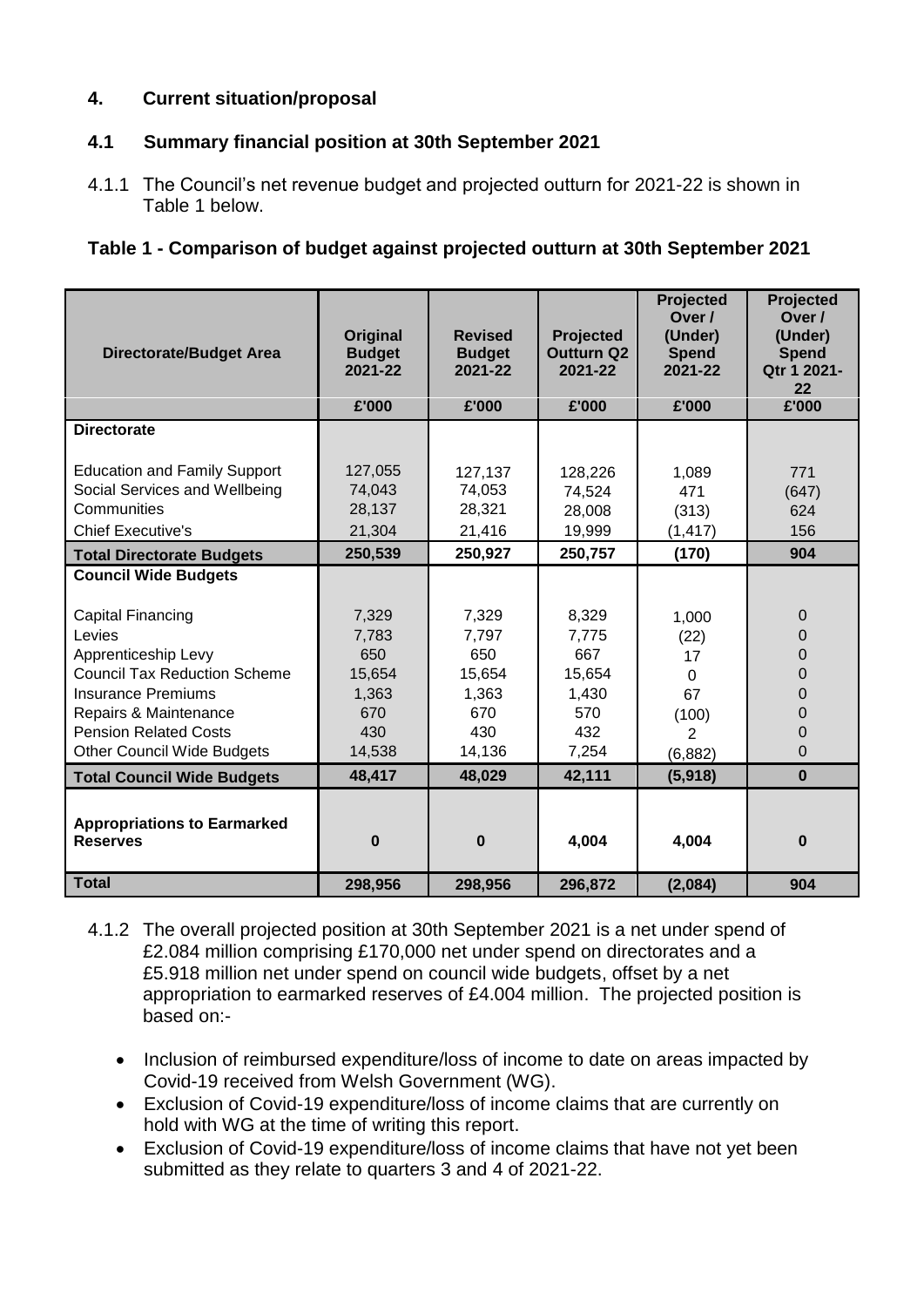- 4.1.3 The projected under spend on the Council budget at quarter 2 significantly masks the underlying budget pressures in some service areas that were reported in 2020-21 and still persist in 2021-22. The main financial pressures are in Home to School Transport, Social Services and Wellbeing, Homelessness and Waste.
- 4.1.4 The Home to School Transport budget has been supported in 2021-22 by a oneoff MTFS Budget Pressure of £1.210 million that was approved by Council in February 2021. The quarter 2 projections indicate further pressure of £577,000 on this budget, with additional procurement exercises due to commence shortly for taxis and minibuses which could put further pressure on the budget going into 2022-23, increasing the budget pressure to over £2 million.
- 4.1.5 It is forecast that the long-term impact of Covid-19, alongside the already known pressures of an ageing population, increasing dementia rates and more complex and challenging needs is going to result in increasing demands on already pressurised services in the Social Services and Wellbeing Directorate. The underlying pressure on the budget at quarter 2 is masked by grant funding of £1.777 million from the Social Care Recovery Fund which has been announced by Welsh Government (WG) since quarter 1, along with under spends on staffing budgets due to difficulties in recruitment.
- 4.1.6 Whilst budget growth of £2.192 million was approved by Council as part of the Medium Term Financial Strategy budget setting process in February 2021 to continue the commitment to focus support for homeless individuals, the Council has seen a significant increase in the provision of temporary accommodation. Secondly, further to the budget being approved for 2021-22, Welsh Government confirmed that the Covid Hardship Fund was to be extended into 2021-22, including support for temporary accommodation. Given the increase in provision and, as it is anticipated that the Hardship Fund will not be in place beyond 31st March 2022, the budget growth might be insufficient to meet the increase in demand going into 2022-23.
- 4.1.7 Waste tonnages increased in 2020-21, primarily due to lockdowns and more residents working from home in general and this trend is continuing into 2021-22. Support was received in 2020-21 and in the first half of 2021-22 from the WG Hardship Fund towards these increased costs. Support is continuing for the second half of 2021-22, albeit that funding is reduced to 50% of the increased costs. As it is anticipated that the Hardship Fund will not be in place beyond the 31st March 2022, the underlying budget pressure is likely to continue into 2022- 23.

A detailed analysis of the more significant projected under and over spends is set out in section 4.3.

### **Covid-19**

4.1.8 The UK was put into lockdown on 23rd March 2020 in an unprecedented step to attempt to limit the spread of coronavirus. A Covid-19 Hardship Fund was set up at an early stage by the Welsh Government to the value of £188.5 million which the Council was able to draw on for financial support. Bridgend successfully claimed over £15 million in expenditure claims and over £5.5 million in loss of income claims in 2020-21.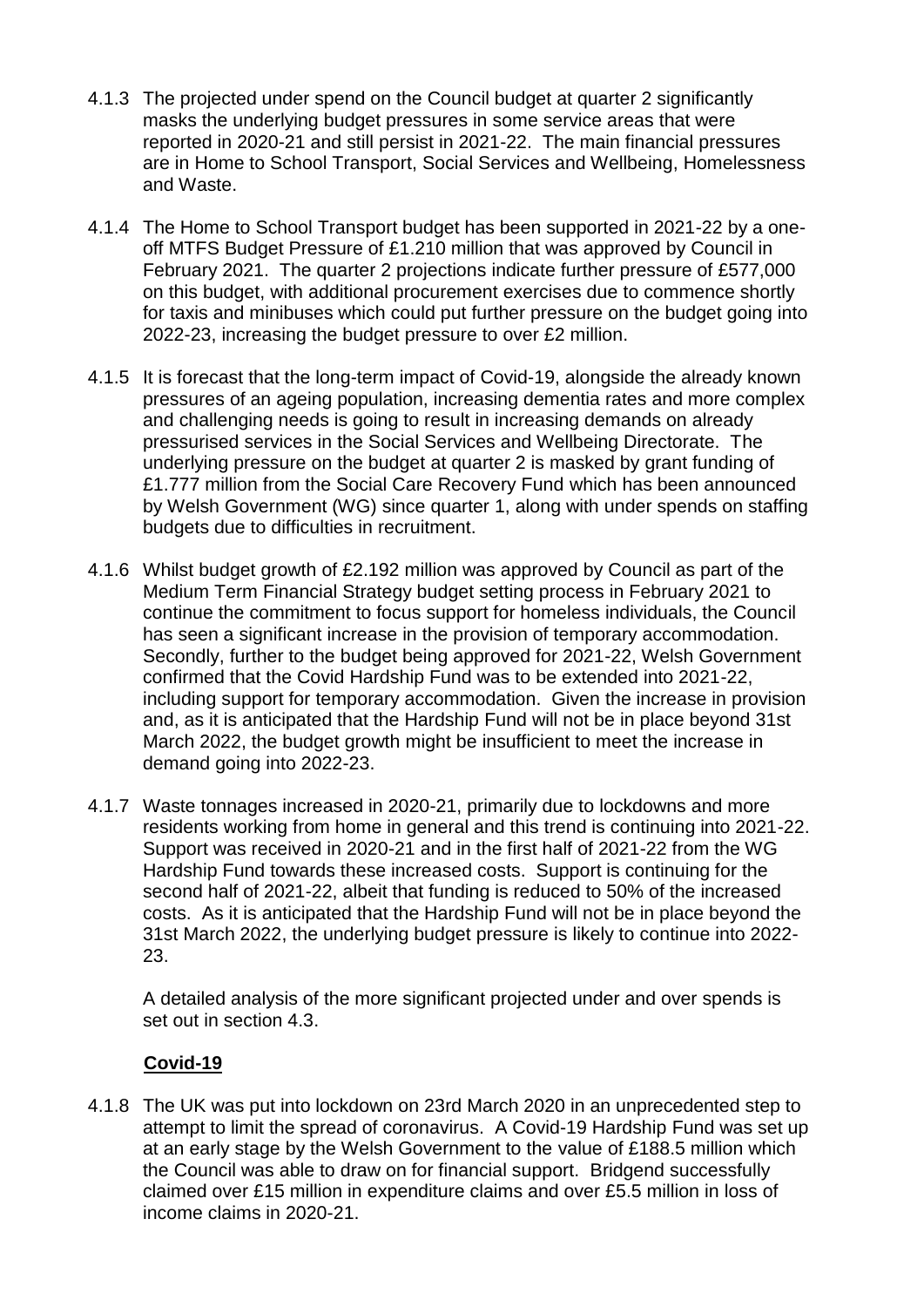- 4.1.9 The Welsh Government allocated £206.6 million in its budget to the Hardship Fund to support local government for the first six months of 2021-22. In addition, £23.3 million was allocated to support free school meals during the school holidays. WG have recently confirmed a further allocation of £97.5 million for the remainder of the 2021-22 financial year with revised principles for claims and tapering of support for social care uplifts and void payments. It is anticipated that the Hardship Fund will not be in place beyond 31st March 2022.
- 4.1.10 The Authority will continue to claim from the Hardship Fund against the eligible criteria and directorates will continue to capture costs incurred as a result of the ongoing impact of the Covid-19 pandemic. Updates will continue to be provided to Cabinet through the quarterly revenue budget monitoring reports throughout 2021-22.
- 4.1.11 Cabinet and Corporate Management Board (CCMB) agreed to establish a £1 million Covid-19 Recovery Fund in 2020-21 to provide funding for conscious and proactive decisions aimed at boosting recovery that were unlikely to be paid for by WG. The balance on this fund has been carried into 2021-22 and CCMB have approved the use of this fund to support the free car parking offer for town centres to the end of January, a phased rental income increase for Bridgend County Borough Council (BCBC) owned premises and the waiver of sports fees for the remainder of the 2020-21 season. Further proposals will be considered by CCMB during the remainder of 2021-22.

### **Estimated costs of the Council's response to the Covid-19 pandemic**

4.1.12 Welsh Government has provided specific eligibility criteria for each of its funding streams, and all directorates have been made aware of them, and are capturing costs accordingly. Any Covid-19 costs which are not identified and claimed will need to be funded from the normal service budgets or established earmarked reserves. Claims submitted to date to Welsh Government, and the outcome of these claims, are shown in Table 2.

| <b>Specific Hardship Fund</b>                                           | <b>Claimed</b><br>£'000 | Paid<br>£'000 | On hold/<br>pending<br>review<br>£'000 | <b>Disallowed</b><br>£'000 |
|-------------------------------------------------------------------------|-------------------------|---------------|----------------------------------------|----------------------------|
| General                                                                 | 253                     | 236           |                                        | 10                         |
| <b>Homelessness</b>                                                     | 1,273                   | 1,273         |                                        | $\mathbf{0}$               |
| Free School Meals                                                       | 99                      | O             | 99                                     |                            |
| Schools                                                                 | 498                     | 496           | 0                                      |                            |
| <b>Adult Social Services</b>                                            | 2,600                   | 1,789         | 811                                    | O                          |
| Visitor Economy                                                         | 24                      | 24            | 0                                      |                            |
| Self Isolation Payments (SIP)/ Statutory<br>Sick Pay Enhancements (SSP) | 337                     | 337           | ∩                                      | $\Omega$                   |
| Total                                                                   | 5.084                   | 4,155         | 918                                    |                            |

#### **Table 2 – Covid-19 expenditure claims up to end of August 2021**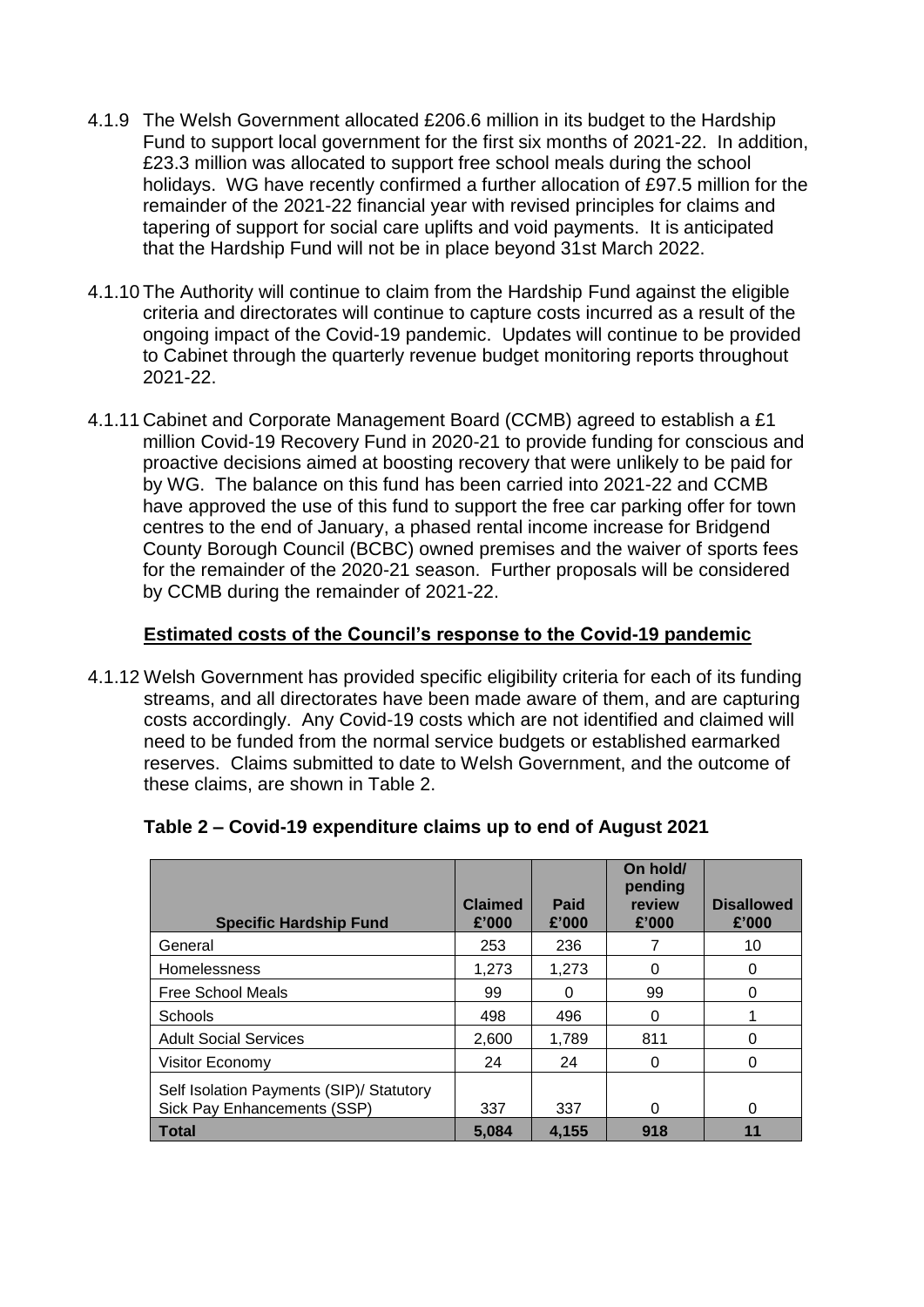- 4.1.13 The disallowed expenditure relates primarily to reimbursement of costs incurred by the Council in relation to ongoing home working arrangements and the provision of temporary outdoor structures at schools. Whilst the WG Hardship panel agreed that these costs may be additional and not within the Council's financial plans, they also felt that having such assets in place provides longer term benefits to local authorities. A contribution of 50% has therefore been agreed across Wales toward these costs for the first six months of 2021-22. WG have confirmed that these are no longer eligible to be claimed for the remainder of the 2021-22 financial year. The claims not paid to date of £918,000 are mostly those pending review by the Social Care Panel (£811,000) and Free School Meal Panel (£99,000). As there is no certainty at the time of writing this report in relation to the outcome of the items placed on hold, the reimbursement of costs has not been assumed in the quarter 2 projections. Of the Adult Social Services claims pending review, £294,000 relates to reimbursement for Bridgend internal social care services, with the balance of £517,000 support for external providers. If the claims for internal social care provision and free school meals are successful, this would improve the quarter 2 projections by £393,000.
- 4.1.14 The Council has also submitted a claim for loss of income to the Welsh Government for the first quarter of 2021-22 totalling £567,000 as shown in Table 3.

| <b>Directorate</b>                                        | Claimed<br>(covers<br>to end of<br>Qtr 1 | Paid  | On hold  | <b>Main areas</b>                                                                                                                                                       |
|-----------------------------------------------------------|------------------------------------------|-------|----------|-------------------------------------------------------------------------------------------------------------------------------------------------------------------------|
|                                                           | £'000                                    | £'000 | £'000    |                                                                                                                                                                         |
| <b>Education and Family</b><br><b>Support Directorate</b> | 48                                       | 48    | $\Omega$ | £48k - School meal income                                                                                                                                               |
| Schools                                                   | 83                                       | 83    | $\Omega$ | £52K - school meal income,<br>£31K - loss of income from hire of<br>school premises                                                                                     |
| Social Services &<br><b>Wellbeing Directorate</b>         | 303                                      | 303   | $\Omega$ | £282k – contribution to Council's<br>leisure service provider,<br>£21k - dual use sites where<br>facilities are managed for<br>community use outside of school<br>hours |
| Communities<br>Directorate                                | 129                                      | 129   | $\Omega$ | £74k - Car Park Income,<br>£36k pitch and pavilion hire,<br>£10k - civil enforcement income                                                                             |
| <b>Chief Executive's</b><br>Directorate                   | 4                                        |       | 3        | £3k - housing income,<br>£1k - environmental health income                                                                                                              |
| <b>Total</b>                                              | 567                                      | 564   | 3        |                                                                                                                                                                         |

**Table 3 – Covid-19 loss of income for Quarter 1 2021-22**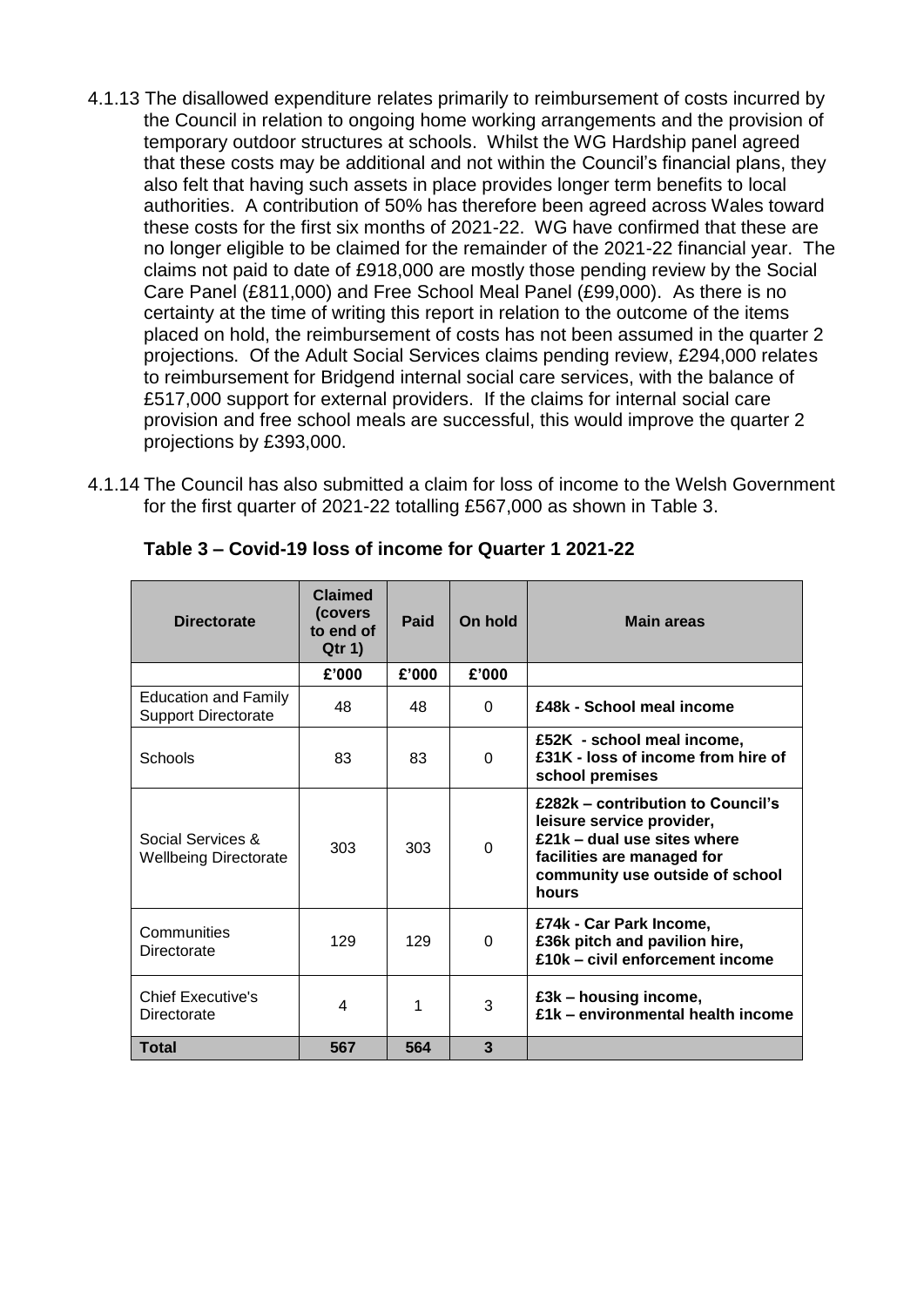- 4.1.15 Of the total claim, £564,000 has been approved. £3,000 is currently on hold as WG have requested an updated position as part of the quarter 2 claim to see if this income has simply been delayed in being received. The quarter 2 loss of income claim is due to be submitted on the 22 October. As there is no certainty at the time of writing this report in relation to the outcome of this claim, the quarter 2 projections have excluded the estimates for this claim. There are two specific areas where loss of income is clearly identifiable at this stage of 2021-22 and will be included in future claims – Chief Executive's loss of court cost income and registrars, land charges, licencing fees and public health fees (£384,000) and Social Services loss of dual use income (£48,000). If these claims are successful, the quarter 2 projections will improve by £432,000.
- 4.1.16 In addition to lost income from service provision, the Council is also likely to see a reduction in council tax income over the 2021-22 financial year as more people have suffered financial hardship through the pandemic and the furlough scheme comes to an end. Bridgend received £1.261 million from WG in 2020-21 in recognition of the reduced collection rates experienced by councils as a consequence of the Covid-19 pandemic. Recognising that recovery may be slow the Council reduced its own budgeted collection rate by 0.5% when it approved the council tax base in November 2020. A 1% reduction in the council tax income collection rate could result in an additional pressure to the Council of around £1 million. It is too early to provide a realistic indication of projected council tax for this financial year, but it will be monitored continuously throughout the year and reported accordingly.
- 4.1.17 Alongside the impact on Council Tax, the ending of the furlough scheme could also manifest itself in an increase in eligibility for council tax support. Support of £325,469 from WG was provided in 2020-21 towards the increased demand on the council tax reduction scheme due to the impact of Covid-19 on personal financial circumstances, however, no additional funding has yet been identified by Welsh Government for either reduced council tax income or increased council tax support.

#### **Budget virements/technical adjustments**

4.1.18 There have been a small number of budget virements and technical adjustments between budgets since the quarter 1 Revenue Forecast was presented to Cabinet in July. The budget position is reported on the assumption that these virements will be approved. The main virements and technical adjustments in quarter 2 are outlined below:

#### Budget Virements

| Service vired from / to                                       | <b>Amount</b> |
|---------------------------------------------------------------|---------------|
| Transfer of funding from Parking Services (Communities        | £11,916       |
| Directorate) to CCTV Services (Chief Executive's Directorate) |               |
| to enable ongoing support at the Council car parks.           |               |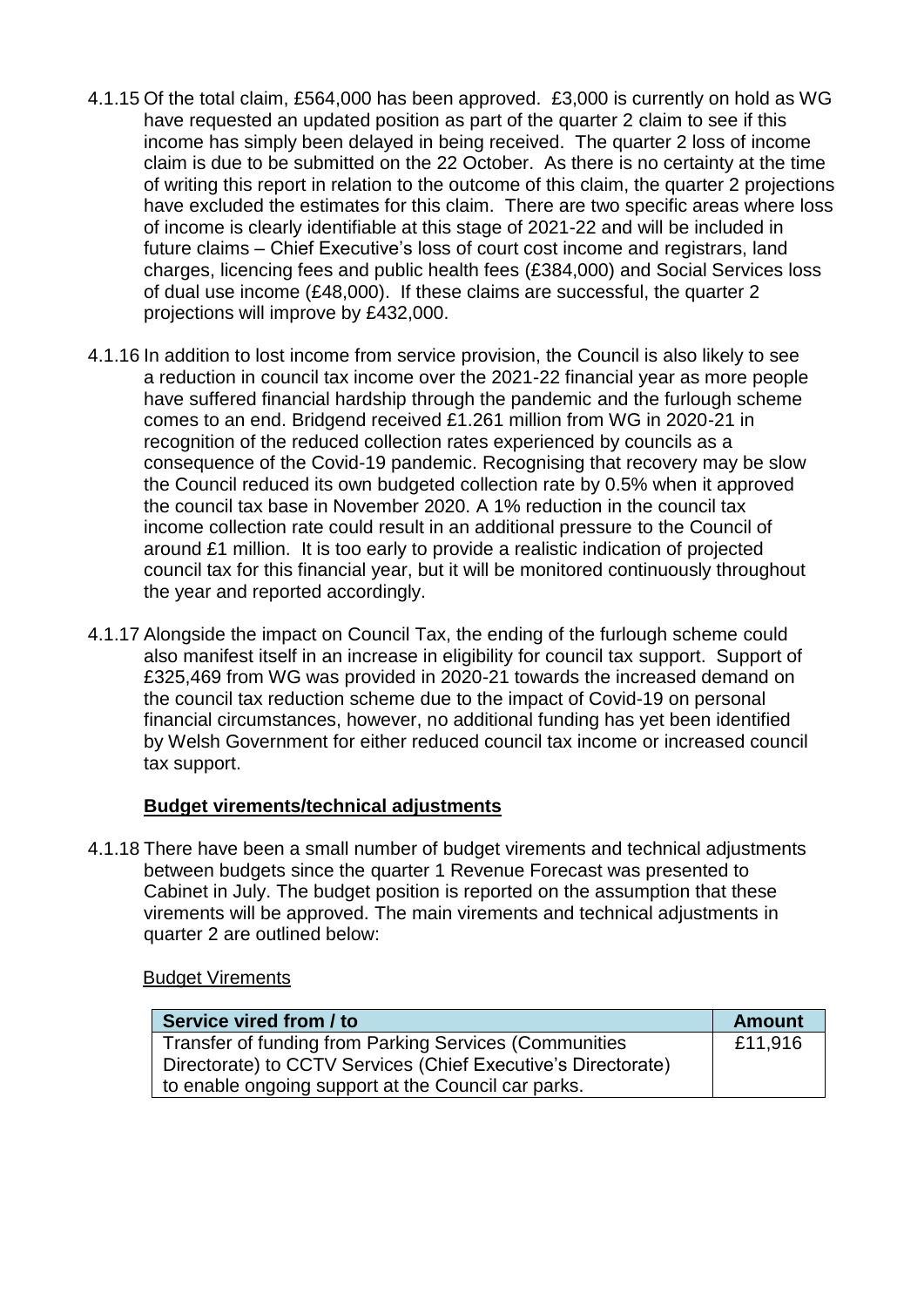Technical Adjustments

| Service vired from / to                                         | <b>Amount</b> |
|-----------------------------------------------------------------|---------------|
| Transfer of inflationary uplifts not confirmed when the MTFS is | £287,998      |
| agreed that are held centrally until evidence of the uplift is  |               |
| provided by the service areas                                   |               |

#### **Pay/Price Inflation**

- 4.1.19 When the budget for 2021-22 was set, directorates were provided with funding for known pay and price inflation. The remaining provision was retained centrally within Council wide budgets, to be allocated as further information was known about specific contractual price increases. The technical adjustments table above presents the start of the release of these budgets as and when evidence is provided by the service areas.
- 4.1.20 Inflationary pressures include those arising from specific contractual commitments and significant increases in staffing costs arising not only from the above inflation increases in the national living wage, the recently agreed pay award of 1.75% for Teachers, but also the ongoing discussions regarding the pay claim for National Joint Council (NJC) workers. Funding is due to be transferred shortly from centrally held budgets to reflect the uplift required for the confirmed Teachers' pay increase.
- 4.1.21 Inflation rates have fluctuated since the budget was set (CPI was 0.7% in February 2021, had increased to 2.1% by May 2021 and further increased to 3.2% in August). The Bank of England Monetary Policy Committee has forecast inflation to rise slightly above 4% before Christmas, higher than earlier predictions, owing largely to developments in energy and goods prices. With the uncertainty around Brexit and Covid-19, and the possible economic fallout arising from these, the budget will need to be monitored closely during the remainder of the year.

### **Budget Reduction Proposals**

- 4.1.22 The net budget for the financial year has been set assuming full implementation of the current year budget reduction requirements across the Council's budget, which amount to £1.760 million. Where proposals to meet this requirement have been delayed or are not achievable directorates have been tasked with identifying alternative proposals to meet their requirements such as vacancy management, or bringing forward alternative budget reduction proposals.
- 4.1.23 In February 2021 Council approved the Medium Term Financial Strategy for 2021- 22 to 2024-25. This identified the need to develop recurrent budget reduction proposals, based on the most likely scenario, amounting to £22.095 million over the next four years. An update MTFS report was presented to Cabinet in September 2021, outlining a number of financial pressures that the Council is still facing going forward, and the uncertainty over the financial settlement for 2022-23. Against that background it is essential that expenditure is kept within the overall approved budget and that longer term proposals continue to be developed so that the Council has as much flexibility as possible to meet the challenges which lie ahead.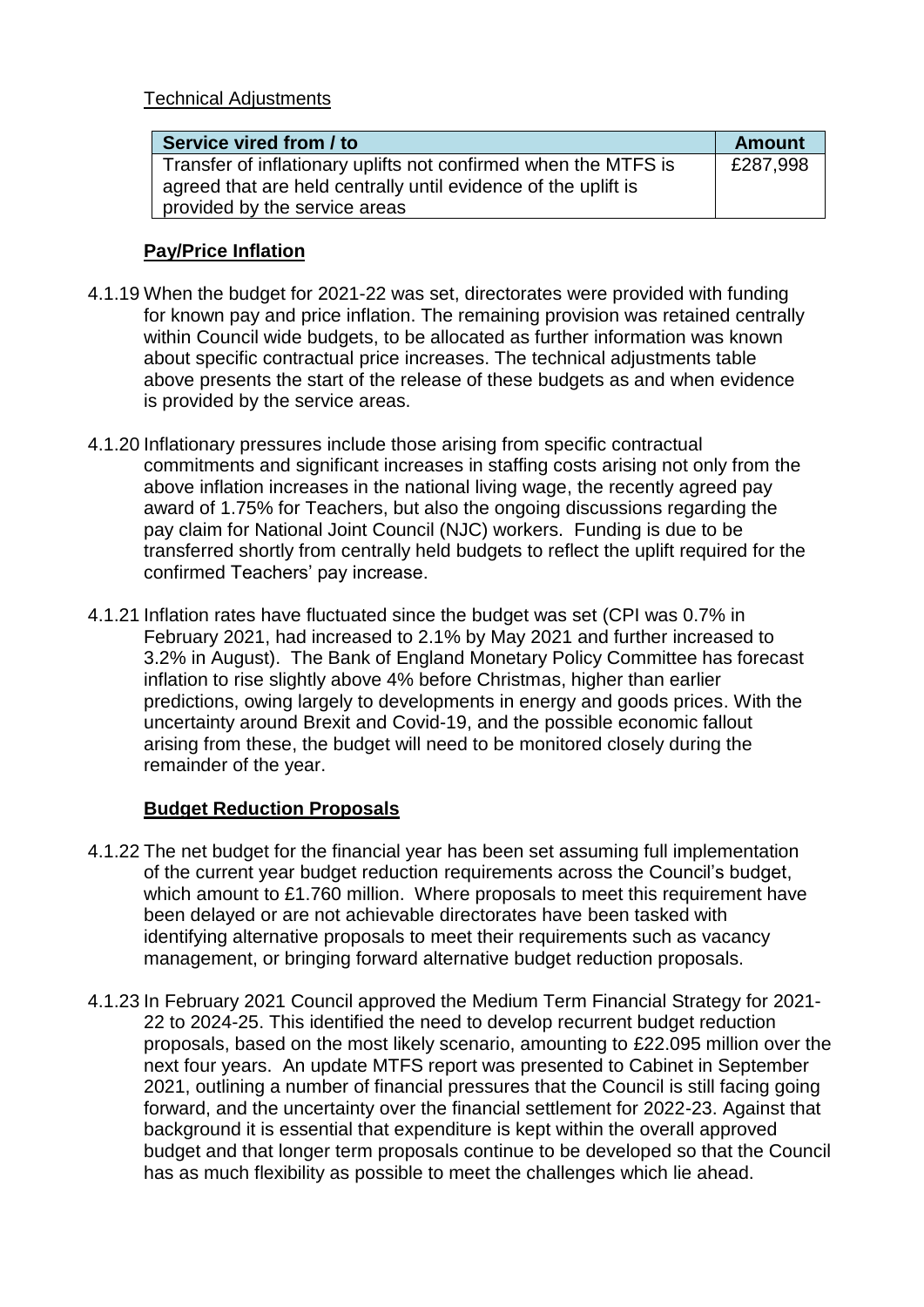4.1.24 At year end consideration will be given to requests from directors to carry forward any planned directorate under spends for specific purposes into the following year, in line with the Council's Reserves and Balances Protocol, as long as these can be met from within the Council's cash limited budget for 2021-22. This is in line with the reports to Cabinet and Council on the MTFS, and the Council's Financial Procedure Rules. Similarly, consideration will be given to any budget over spends to determine whether these should be carried forward as a first call on the directorate budget for the following year. However, a decision will not be made until towards the end of the financial year when the overall outturn position is more definite.

## **4.2 Monitoring of Budget Reduction Proposals**

#### **Prior Year Budget Reductions**

4.2.1 A report was presented to Cabinet on 22nd June 2021 on the Revenue Budget Outturn 2020-21. In the report it was highlighted that, for 2017-18 to 2019-20, there were £2.501 million of budget reduction proposals that were not met in full, with a total outstanding balance to be met of £709,000. In addition, of the 2020-21 budget reduction proposals of £2.413 million, it was reported that there was a total outstanding balance to be met of £342,000. Directors have been asked to identify if any of these proposals are still not likely to be achieved in full during the 2021-22 financial year, and to identify mitigating actions that will be undertaken to achieve them. All remaining outstanding prior year budget reductions are summarised in **Appendix 1** with a summary per directorate provided in Table 4.

### **Table 4 – Outstanding Prior Year Budget Reductions**

|                                                     | <b>Total</b><br><b>Budget</b><br><b>Reductions</b><br><b>Required</b> | <b>Total</b><br><b>Budget</b><br><b>Reductions</b><br>Likely to<br>be<br><b>Achieved</b> | <b>Shortfall</b> |
|-----------------------------------------------------|-----------------------------------------------------------------------|------------------------------------------------------------------------------------------|------------------|
| <b>DIRECTORATE /BUDGET</b><br><b>REDUCTION AREA</b> | £'000                                                                 | £'000                                                                                    | £'000            |
| <b>Education and Family Support</b>                 | 344                                                                   | 344                                                                                      | 0                |
| Social Services and Wellbeing                       | 185                                                                   | 40                                                                                       | 145              |
| Communities                                         | 1,847                                                                 | 1,772                                                                                    | 125              |
| <b>TOTAL</b>                                        | 2,376                                                                 | 2,106                                                                                    | 270              |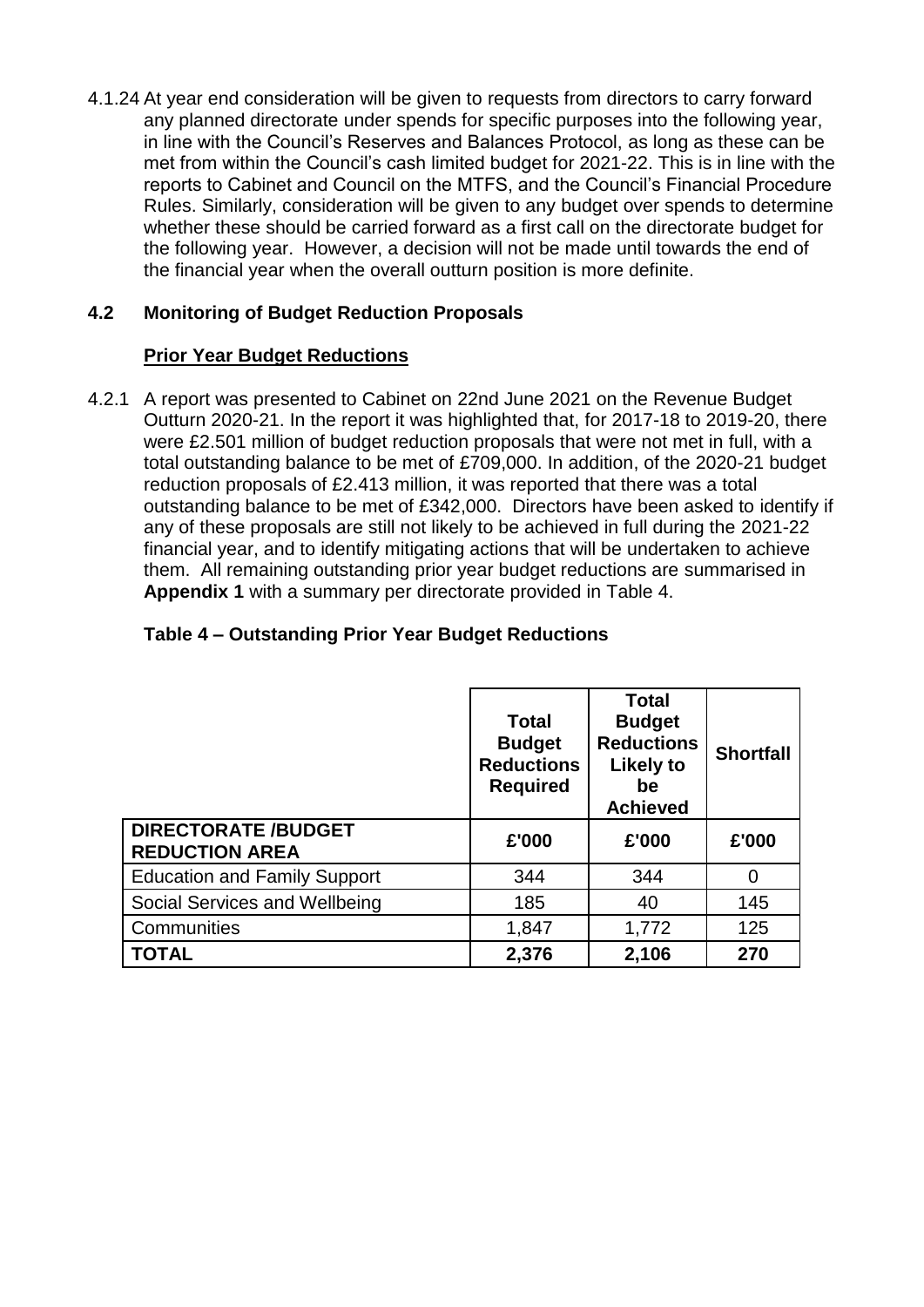- 4.2.2 Table 4 shows that of the £2.376 million outstanding reductions, £2.106 million is likely to be achieved by 2021-22 leaving a shortfall of £270,000. Proposals still not likely to be achieved include:
	- $\circ$  SSW20 savings from library and cultural facilities (£70,000). Covid-19 has impacted on the delivery of this saving and there is an ongoing impact on these budgets in relation to income levels achieved. Under spends are being held across the service area to mitigate any shortfall in the short term.
	- $\circ$  SSW27 income generation from mobile response and telecare charging (£75,000). Income levels have not increased to the level required to meet the budget reduction therefore the service area continues to seek to identify efficiencies to meet the shortfall in 2021-22.
	- $\circ$  COM19 Streetworks review (£100,000) due to delays in approval process with Welsh Government. The Highways network budget area is committed to stay within budget through the implementation phase.

### **Budget Reductions 2021-22**

4.2.3 The budget approved for 2021-22 included budget reduction proposals totalling £1.760 million, which is broken down in **Appendix 2** and summarised in Table 5 below. The current position is a projected shortfall on the savings target of £65,000, or 3.7% of the overall reduction target.

|                                                     | <b>Total</b><br><b>Budget</b><br><b>Reductions</b><br><b>Required</b> | <b>Total</b><br><b>Budget</b><br><b>Reductions</b><br><b>Likely to</b><br>be<br><b>Achieved</b> | <b>Shortfall</b> |
|-----------------------------------------------------|-----------------------------------------------------------------------|-------------------------------------------------------------------------------------------------|------------------|
| <b>DIRECTORATE /BUDGET REDUCTION</b><br><b>AREA</b> | £'000                                                                 | £'000                                                                                           | £'000            |
| <b>Education and Family Support</b>                 | 116                                                                   | 116                                                                                             | 0                |
| Schools                                             | 0                                                                     | 0                                                                                               | 0                |
| Social Services and Wellbeing                       | 315                                                                   | 315                                                                                             | 0                |
| Communities                                         | 823                                                                   | 758                                                                                             | 65               |
| <b>Chief Executive's</b>                            | 130                                                                   | 130                                                                                             | 0                |
| <b>Council Wide Budgets</b>                         | 376                                                                   | 376                                                                                             | $\overline{0}$   |
| <b>TOTAL</b>                                        | 1,760                                                                 | 1,695                                                                                           | 65               |

#### **Table 5 – Monitoring of Budget Reductions 2021-22**

4.2.4 The most significant budget reduction proposal unlikely to be achieved in full is COM 2 – Re-location of Community Recycling Centre from Tythegston to Pyle resulting in cessation of lease payments at existing site (£60,000). The new site in Pyle will be opening once related junction and road improvement works have been completed with both sites being maintained until the new site is fully operational, therefore the saving will not be achieved in full until 2022-23.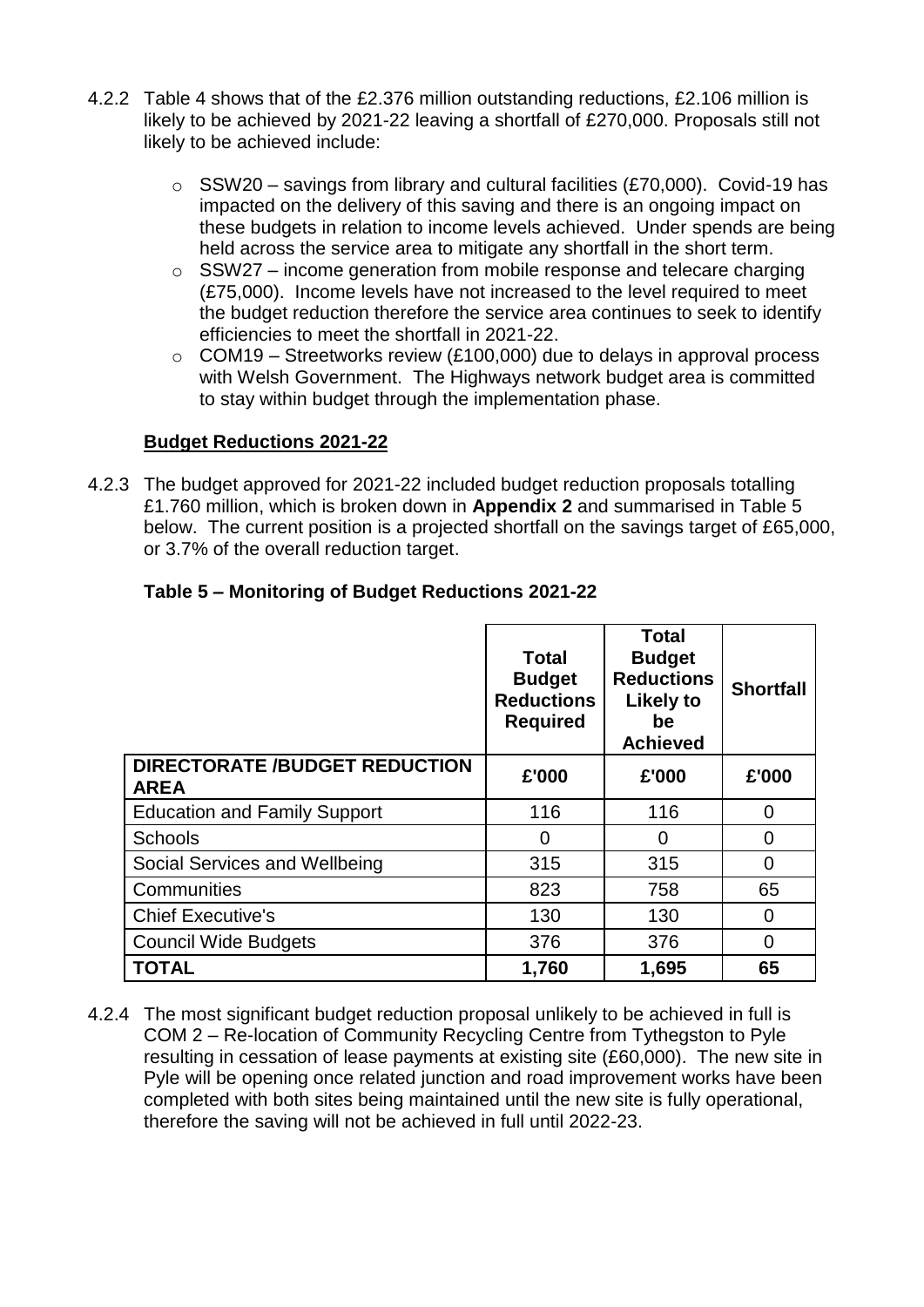- 4.2.5 **Appendix 2** identifies the projected amount of saving against these proposals in detail and action to be taken by the directorate to mitigate the shortfall. Directors continue to work with their staff to deliver their proposals or alternatives and this is reflected in the forecast outturn for the year.
- 4.2.6 As outlined in the MTFS reports to Cabinet and Council, MTFS Principle 7 states that *"Savings proposals are fully developed and include realistic delivery timescales prior to inclusion in the annual budget. An MTFS Budget Reduction Contingency Reserve will be maintained to mitigate against unforeseen delays".* An MTFS Budget Reduction Contingency reserve was established in 2016-17. This reserve has been used to meet specific budget reduction proposals in previous years on a one-off basis pending alternative measures. During the financial year, the Section 151 Officer will consider applications from Directorates to the MTFS Budget Reduction Contingency reserve to mitigate some of the shortfalls.
- 4.2.7 In the longer term, these proposals must be realised or must be met through alternative budget reduction proposals in order to deliver a balanced budget position. These will continue to be closely monitored and draw down from the MTFS Budget Reduction Contingency reserve will be made as part of the overall review of earmarked reserves during quarter 3 if required.

#### **4.3 Commentary on the financial position at 30th September 2021**

#### **Financial position at 30th September 2021**

A summary of the financial position for each main service area is attached as **Appendix 3** to this report and comments on the most significant variances are provided below.

#### 4.3.1 **Education and Family Support Directorate**

The net budget for the Directorate for 2021-22 is £127.137 million. Current projections indicate an over spend of £1.089 million at year end. Covid-19 expenditure included in this projection amounts to £99,000 – if this were to be successfully claimed from WG, the projection would improve to an over spend of £990,000. The main variances are:

| <b>EDUCATION &amp; FAMILY</b><br><b>SUPPORT DIRECTORATE</b>   | <b>Net</b><br><b>Budget</b> | <b>Projected</b><br><b>Outturn</b> | Projected<br><b>Variance</b><br>Over/(under)<br>budget | %<br><b>Variance</b> | Over/<br>(under)<br>specifically<br>Covid-19<br>related |
|---------------------------------------------------------------|-----------------------------|------------------------------------|--------------------------------------------------------|----------------------|---------------------------------------------------------|
|                                                               | £'000                       | £'000                              | £'000                                                  |                      |                                                         |
| Support for Learners with<br><b>Additional Learning Needs</b> | 2,575                       | 3,190                              | 615                                                    | 23.9%                |                                                         |
| Home to School Transport                                      | 6,728                       | 7,305                              | 577                                                    | 8.6%                 |                                                         |
| Integrated Working and Family<br>Support                      | 1,385                       | 1.329                              | (56)                                                   | $-4.0%$              |                                                         |
| <b>Health and Safety</b>                                      | 388                         | 326                                | (62)                                                   | $-16.0\%$            |                                                         |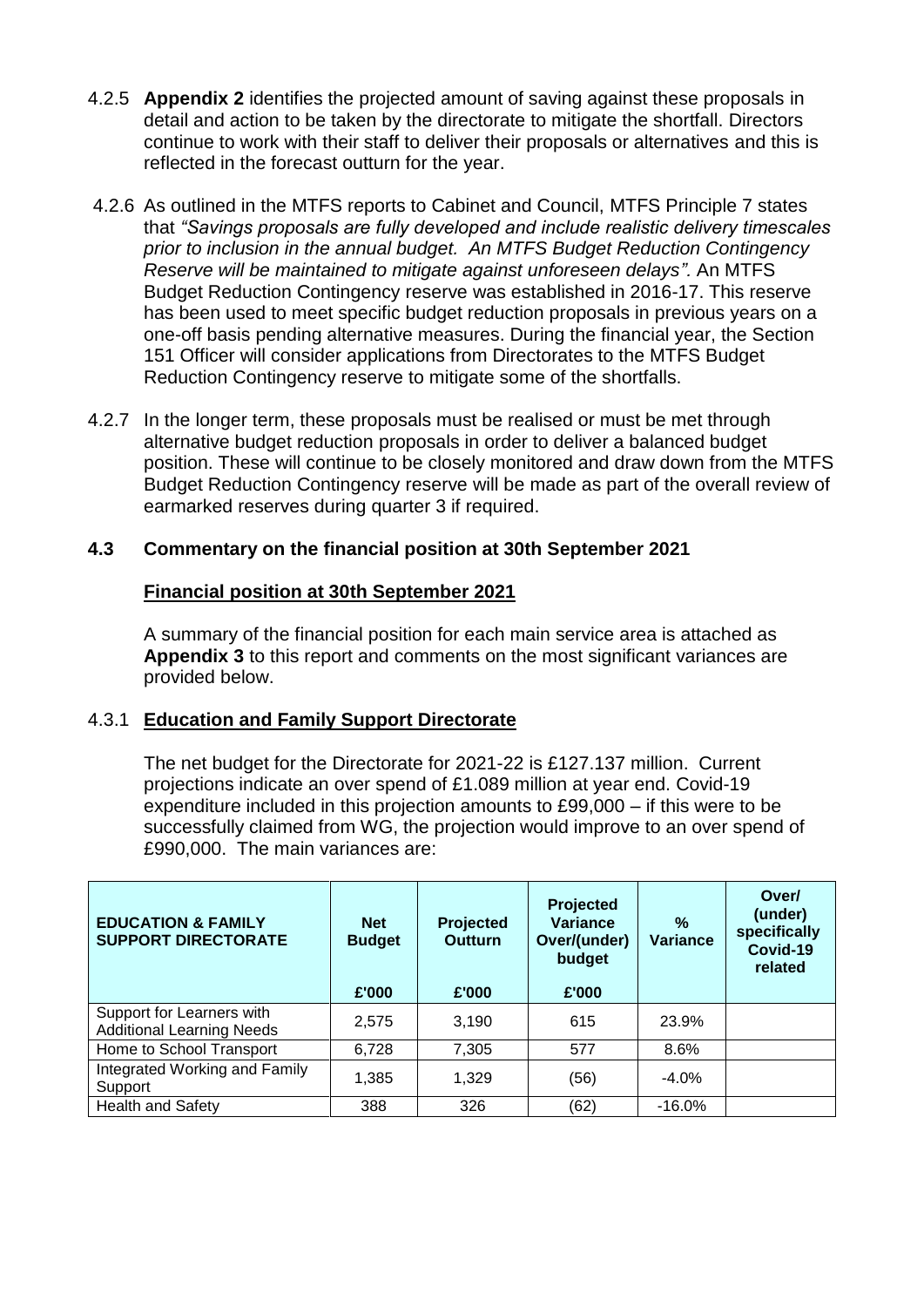## **Schools' Delegated Budgets**

Total funding delegated to schools in 2021-22 is £103.574 million.

The schools' delegated budget is reported as balanced as any under or over spend is automatically carried forward into the new financial year before being considered by the Corporate Director - Education and Family Support in line with the 'Guidance and Procedures on Managing Surplus School Balances'.

At the start of 2021-22, projections indicated an overall surplus balance for school delegated budgets of £5.241 million at year end. At quarter 2 this has reduced to a projected surplus of £4.18 million. There are 8 primary schools (13.5% of all schools) projecting a deficit balance at year end.

### **Central Education and Family Support Budgets**

Support for Learners with Additional Learning Needs

 There is a projected over spend of £615,000 for Inclusion which primarily relates to the shortfall in recoupment income for other Local Authority (LA) placements at Heronsbridge School and Ysgol Bryn Castell. Whilst a budget pressure of £500,000 was agreed by Council as part of the MTFS in February 2021, there has been a further reduction in the number of other LA pupils in Bridgend schools. Whilst there were 20 at the end of 2020-21 this has reduced to 16 with an expectation this will reduce further to 13 from the Autumn Term due to increased demand from BCBC pupils.

### Home to School Transport

- There is a projected over spend of £577,000 for Home to School Transport (HTST). This is on top of the underlying pressure on the HTST budget which has been supported by a one-off MTFS Budget Pressure of £1.210 million that was approved by Council in February 2021 to support the increased costs of HTST and the increased provision of taxis and minibuses for those pupils with additional learning needs.
- In addition to the historic pressures, Cabinet and Corporate Management Board has recently determined that in order to ensure the safety of nursery pupils on school transport vehicles, those previously transported on big buses should be transported in either dedicated minibuses or taxis or in existing taxis and minibuses. This is an additional requirement for the 2021-22 school year onwards, and has increased costs annually by an estimated £170,000.
- School transport operators have been significantly impacted by the pandemic and have passed many of the risks associated with continuing to operate including for example, driver retention, relatively low paid jobs and ongoing insecurity in the market, on to the local authority. For example, the cost of drivers and escorts has increased significantly.
- A retendering exercise has also been completed on home to school transport contracts, principally big buses and minibuses with an annual increase of £752,000.
- A further procurement exercise has recently commenced for special taxis, taxis, and minibus contracts which could put further pressure on the HTST budget going into 2022-23.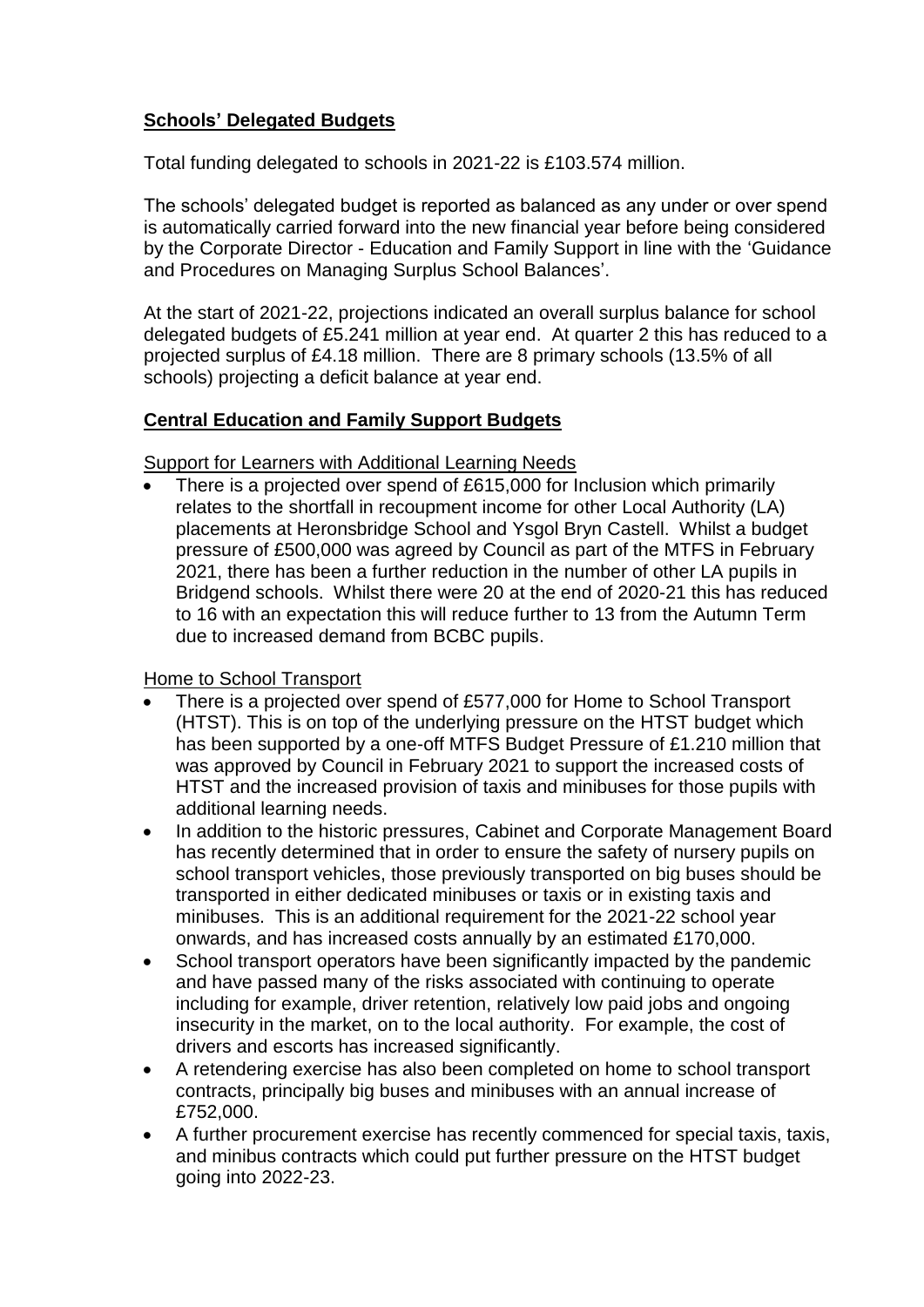Integrated Working and Family Support

 The projected under spend of £56,000 relates primarily to staff vacancies within the service and maximising grant income. The vacant posts are expected to be filled during the year and this is built into the current projection.

Health and Safety

 There is a projected under spend of £62,000 within the corporate Health and Safety service which is due to staff vacancy management. The service are actively recruiting to fill the vacant posts.

### 4.3.2 **Social Services and Wellbeing Directorate**

The Directorate's net budget for 2021-22 is £74.053 million. Current projections indicate an over spend of £471,000 at year end. Covid-19 expenditure and loss of income included in this projection amount to £342,000 – if these were to be successfully claimed from WG, the projection would improve to an over spend of £129,000. In addition, since quarter 1, the directorate has been notified of £1.777 million in grant funding from the WG Social Care Recovery Fund. A spend plan for this funding is currently being finalised and any impact on budget projections are not yet included in this plan. The main variances are:

| <b>SOCIAL SERVICES AND</b><br><b>WELLBEING</b><br><b>DIRECTORATE</b> | <b>Net</b><br><b>Budget</b> | Projected<br><b>Outturn</b> | <b>Projected</b><br>Variance<br>Over/(under)<br>budget | $\%$<br>Variance | Over/<br>(under)<br>specifically<br>COVID-19<br>related |
|----------------------------------------------------------------------|-----------------------------|-----------------------------|--------------------------------------------------------|------------------|---------------------------------------------------------|
|                                                                      | £'000                       | £'000                       | £'000                                                  |                  | £'000                                                   |
| <b>Adult Social Care</b>                                             | 49,452                      | 49,351                      | (101)                                                  | $-0.2%$          | 294                                                     |
| Prevention & Wellbeing                                               | 5,230                       | 5,190                       | (40)                                                   | $-0.8%$          | 48                                                      |
| <b>Childrens Social Care</b>                                         | 19,371                      | 19,983                      | 612                                                    | 3.2%             |                                                         |

Adult Social Care

 There is projected net under spend of £101,000 on the Adult Social Care budget. The most significant variances contributing to this projected under spend are:-

| <b>ADULT SOCIAL CARE</b>                                  | Projected<br>Variance<br>Over/(under)<br>budget<br>£'000 |
|-----------------------------------------------------------|----------------------------------------------------------|
| Care at Home for Older People                             | (792)                                                    |
| Care at Home for Physical Disabilities/Sensory Impairment | 199                                                      |
| Residential Care - Physical Disability/Sensory Impairment | (107)                                                    |
| Care at Home for Learning Disabilities                    | 716                                                      |
| Care at Home for Mental Health                            | 317                                                      |
| Assessment and Care Management                            | (346)                                                    |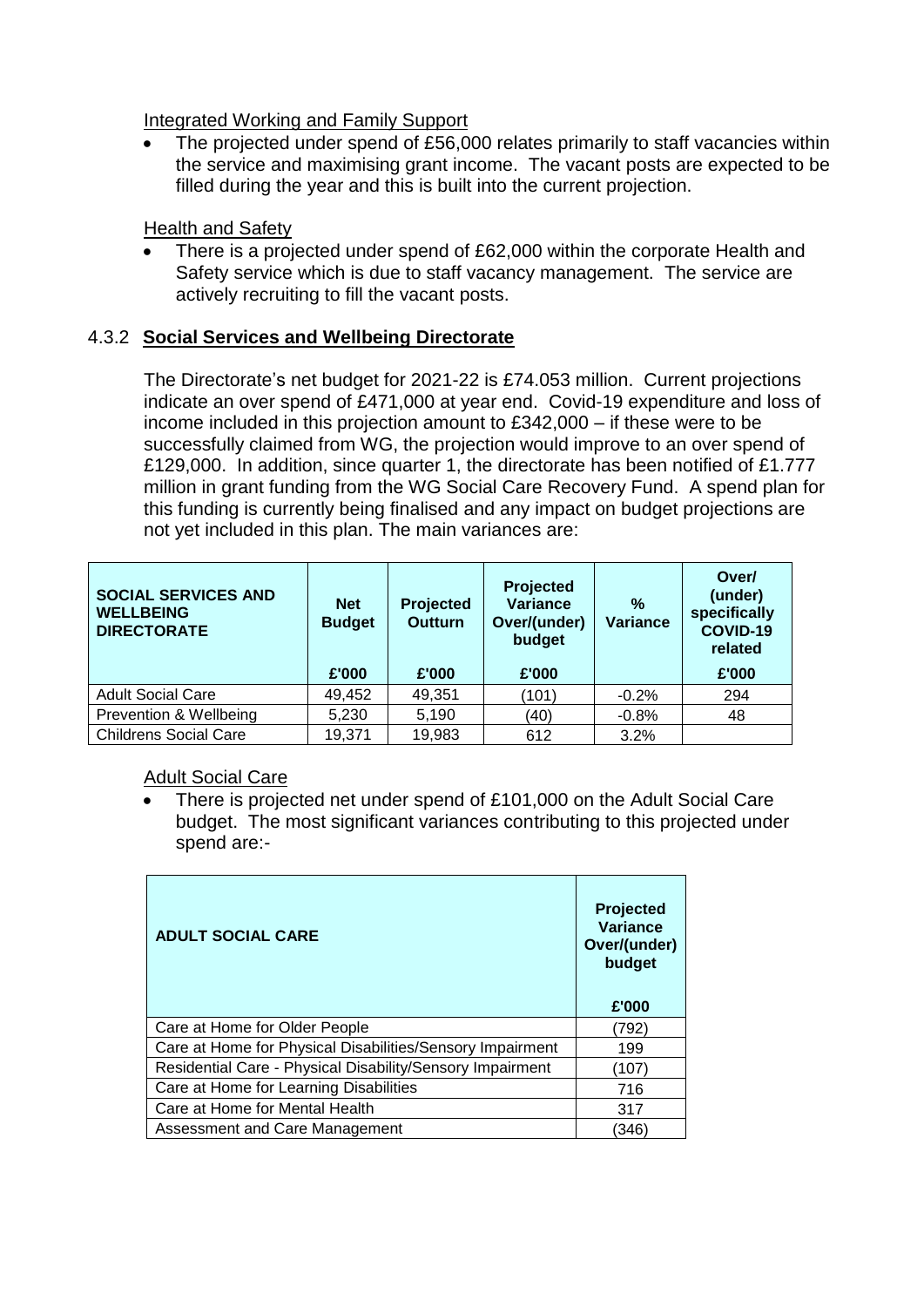- Care at Home for Older People this includes domiciliary care services, local authority homecare services and the provision of direct payments. The projected under spend of £792,000 is primarily on the homecare budget due to staffing vacancies and delays in implementing a restructure due to Covid-19. The service has reviewed the contacts available within the service in an aim to improve workforce capacity.
- Care at Home for Physical Disabilities/Sensory Impairment there is a projected net over spend of £199,000. This is primarily due to the projected over spend on Independent Domiciliary Care of £137,000 due to increased costs of packages of care. In addition, placements have increased from 72 at quarter 1 to 86 at quarter 2.
- Residential Care Physical Disability/Sensory Impairment the projected under spend of £107,000 is mainly due to a reduction in placements. This budget area will be closely monitored with a view to determining whether the under spend is recurring, with potential re-alignment to other budgets facing projected over spends within Physical Disability/Sensory Impairment service areas
- Care at Home for Learning Disabilities there is a projected over spend of £716,000 mainly due to increased complexity of needs and the increase in the number of people receiving domiciliary care within a home setting or supported accommodation. External homecare saw an increase of 9 people receiving a service since quarter 1. Internal homecare has also seen an increase in staffing costs to cover sickness and shielding.
- Care at Home for Mental Health the projected over spend of £317,000 is based on 37 current placements with an increasing number of placements requiring complex packages of support.
- Assessment and Care Management there is a projected under spend of £346,000 across all service areas due to a continuing challenging recruitment environment for qualified social workers. Various recruitment activities have been actioned in order to fill vacant posts.

### Prevention and Wellbeing

- The projected under spend of £40,000 is primarily due to maximisation of grant funding opportunities. The projection does not include any estimate for a contribution to the Council's leisure provider for the gross net loss of running the leisure services in 2021-22 due to Covid-19. A successful claim of £282,000 was made for quarter 1 through the WG Hardship loss of income fund (see Table 3) and claims will continue to be made for the remainder of 2021-22. Close monitoring of the impact of Covid-19 on leisure services beyond this point will be required and updates provided to Cabinet in future monitoring reports.
- Future claims of £48,000 are anticipated to the WG Hardship Fund relating to Dual-use income and if these are successful, will improve the position for prevention and wellbeing in 2021-22.

### Childrens' Social Care

- There is projected net over spend of £612,000 on the Children's Social Care budget. This primarily relates to a projected over spend on the Care Experienced Children budget of £442,000. The Care Experienced population was 388 at the end of August compared with 391 at quarter 2
- At the end of quarter 1 there were 6 children in independent residential placements (in and out of authority) and 2 in BCBC 39 week local authority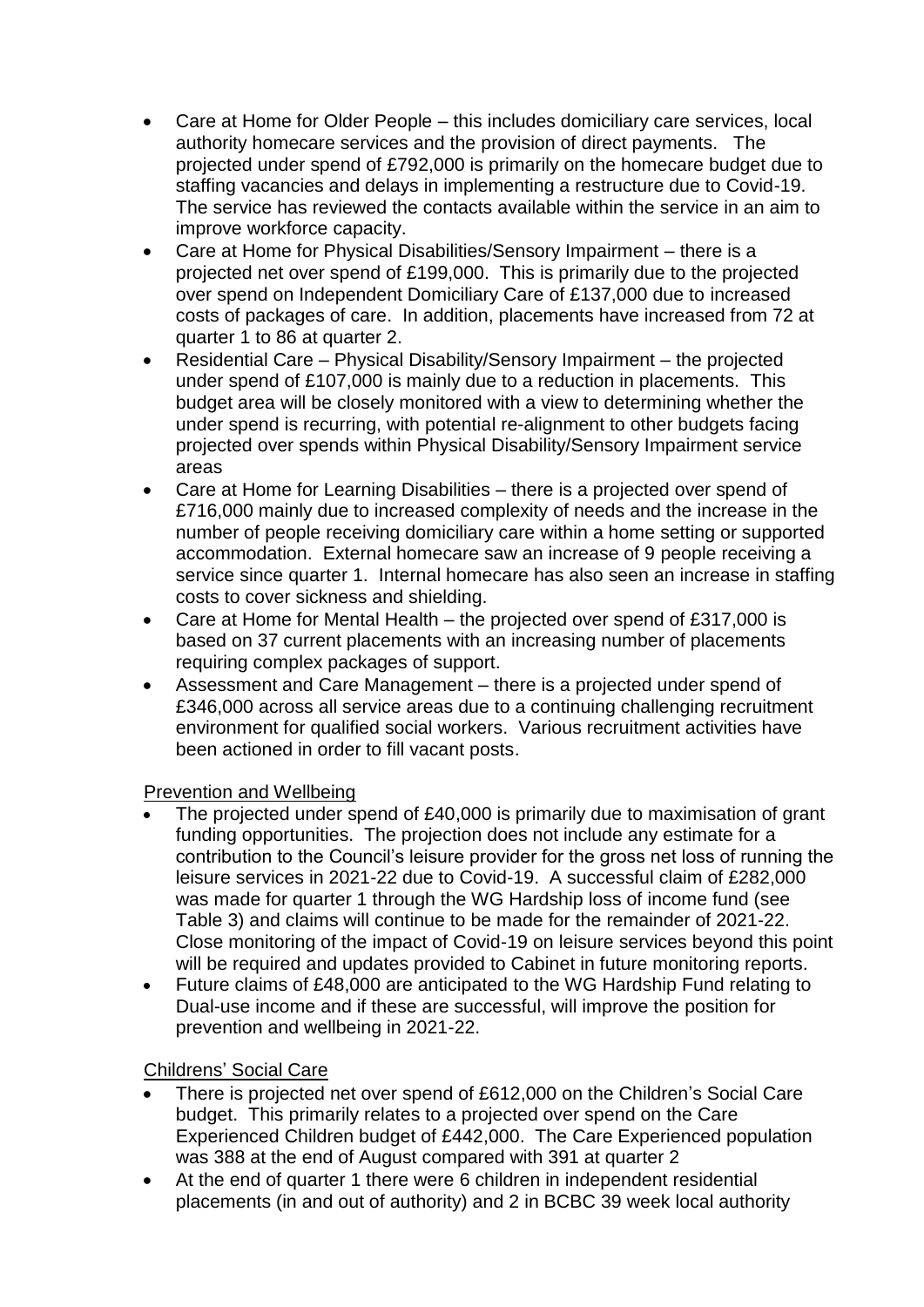education provision. The quarter 1 budget monitoring report indicated that additional places were being made after 30th June with searches underway due to the need to secure the right specialist provision to safely meet the needs children whose needs are increasing. At the end of quarter 2 the numbers have increased to 10 children in independent residential placements and 2 in BCBC local authority education provision. It is important to note that decisions on the accommodation, care and support needed for a child is always made in their best interest and that, overall, the number of residential placements made by BCBC remains low when benchmarked with other comparable authorities. As noted in the quarter 1 budget monitoring report, this budget area can be volatile and small changes in demand can result in relatively high costs being incurred. This has been realised in the last quarter with the projected under spend of £310,000 at quarter 1 changing to a projected over spend of £442,000.

### 4.3.3 **Communities Directorate**

The net budget for the Directorate for 2021-22 is £28.321 million. The current projection is an anticipated under spend of £313,000. Covid-19 expenditure included in this projection amounts to £80,000 – if this were to be successfully claimed from WG, the projection would improve to an under spend of £393,000. The main variances are:

| <b>COMMUNITIES DIRECTORATE</b> | <b>Net</b><br><b>Budget</b><br>£'000 | Projected<br><b>Outturn</b><br>£'000 | Projected<br><b>Variance</b><br>Over/(under)<br>budget<br>£'000 | $\frac{9}{6}$<br><b>Variance</b> | Over/<br>(under)<br>specifically<br>Covid-19<br>related<br>£'000 |
|--------------------------------|--------------------------------------|--------------------------------------|-----------------------------------------------------------------|----------------------------------|------------------------------------------------------------------|
| <b>Development Control</b>     | $-230$                               | $-10$                                | 220                                                             | $-95.7%$                         |                                                                  |
| Waste Disposal & Collection    | 9,002                                | 9,398                                | 396                                                             | $4.4\%$                          | 80                                                               |
| <b>Street Lighting</b>         | 1,616                                | 1,256                                | (360)                                                           | $-22.3%$                         |                                                                  |
| Highways Services (DSO)        | 2,854                                | 2,754                                | (100)                                                           | $-3.5%$                          |                                                                  |
| <b>Parking Services</b>        | (295)                                | (363)                                | (68)                                                            | $-23.1%$                         |                                                                  |
| <b>Engineering Services</b>    | 85                                   | $-12$                                | (97)                                                            | $-114.1%$                        |                                                                  |
| Corporate Landlord             | 2691                                 | 2539                                 | (152)                                                           | $-5.6%$                          |                                                                  |

#### Development Control

 The projected over spend in Development of £220,000 is primarily due to a forecast downturn in planning application income based on income to date and comparison with the 2020-21 outturn. Fee income is subject to considerable fluctuations between years, depending on number and types of applications and will require close monitoring for the remainder of the 2021-22 financial year.

#### Waste Disposal and Collection

- There is a projected over spend of £396,000 on the Waste Disposal and Collection budget. £60,000 of this is due to the delay in the achievement of COM 2 - Re-location of Community Recycling Centre from Tythegston to Pyle resulting in cessation of lease payments at the existing site. The new site will be opening once related junction and road improvement works have been completed with both sites being maintained until the new site is fully operational.
- The balance of the over spend is due to continued increased tonnages of residual waste being experienced by the service. Tonnages increased in 2020- 21, primarily due to lockdowns and more residents working from home in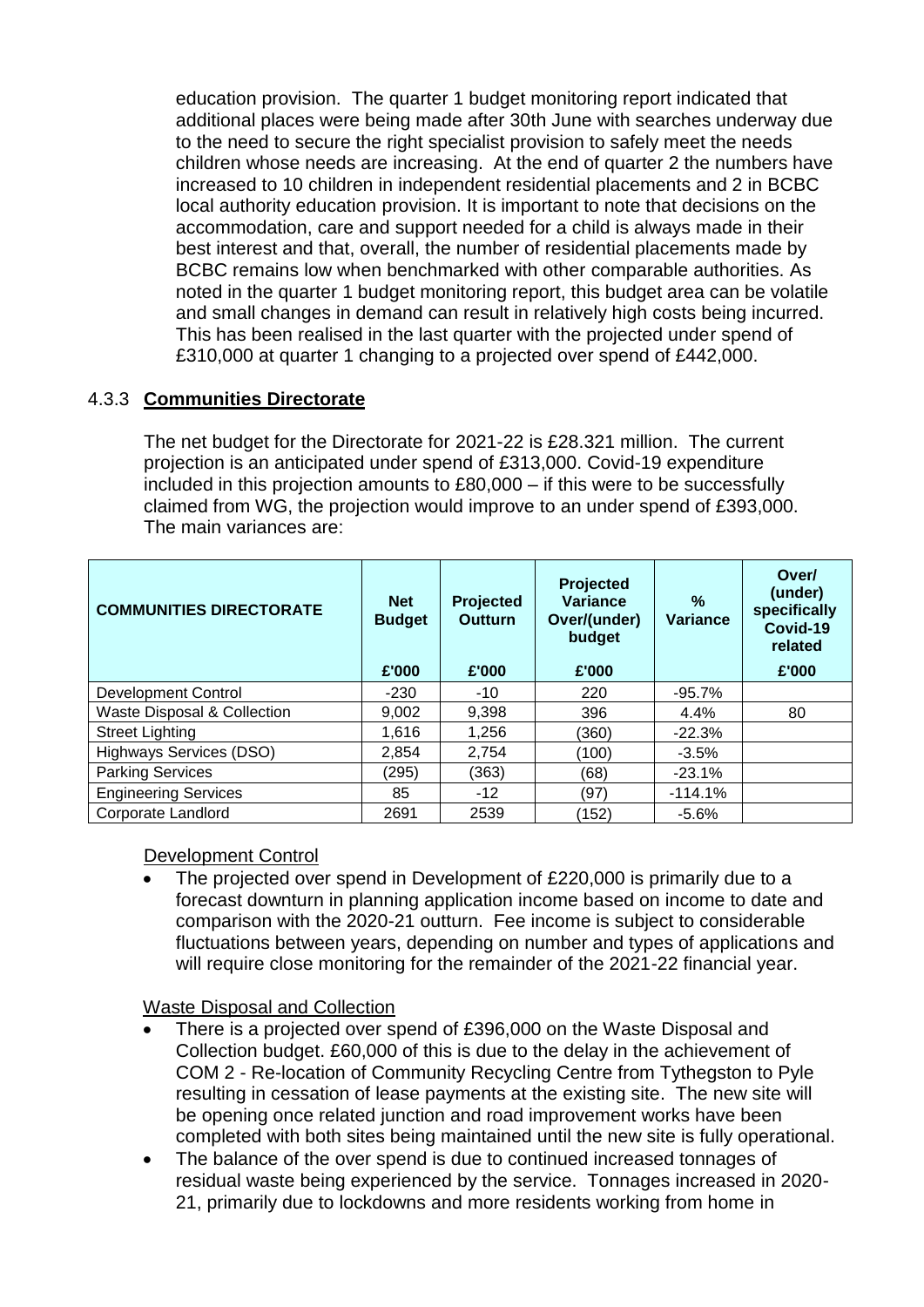general and this trend is continuing into 2021-22. We have successfully claimed £71,233 from the WG Hardship fund to date and WG have indicated continuing support for increased tonnage as a result of homeworking, albeit that funding will be reduced to 50% of the increased costs for the second half of 2021-22. Claims will continue to be submitted, and if successful could improve the projections by up to £80,000.

#### Street Lighting

 There is a projected under spend of £360,000 on Street Lighting. Due to a change in energy providers in 2021-22, the kilowatt per hour charge decreased by 7% which, based specifically on the energy budget for street lighting, would lead to a reduction in costs of circa £63,000. £73,000 of the projected under spend is one-off due to financial profiling of the annual loan repayments. Finally, the LED replacement programme has generated the balance of the saving due to reduced energy consumption. Consideration will be given towards utilising some of this saving towards the 2022-23 MTFS budget reduction target and demonstrates a successful outcome of an invest to save programme within the Council.

### Highways Services

 The projected under spend of £100,000 within Highways Services is primarily due to members of staff working on, and hence charging their time to, the SALIX capital scheme to enable the replacement of street lighting with new energy efficient LED units. This is not a recurring saving and is a reduced projection from the 2020-21 outturn of £244,000 as the SALIX Scheme completed in quarter 2 of 2021-22.

### Parking Services

 The projected under spend on Parking Services is primarily due to a fortuitous upturn in car park income experienced during quarter 2 as a direct result of the popularity of the 'staycation' and a significant improvement on the income received in quarter 2 in 2020-21 when the country was in lockdown. The current under spend masks a pressure on the service area of £180,000 due to the current shortfall in staff car pass income due to the ongoing working from home principle. There is a potential for this to be a long term budget pressure for the service area.

### Engineering Services

 The projected under spend of £97,000 within Engineering Services is primarily due to an increase in the level of fee earning jobs (grant funded/non grant funded projects) and the differing chargeable rates allowed on the schemes.

### Corporate Landlord

 There is a projected under spend on the Corporate Landlord budget of £152,000. This primarily relates to staffing vacancies within the Strategic Asset Management team, however Corporate Landlord are actively recruiting to fill, or have already filled these vacancies.

# 4.3.4 **Chief Executive's**

The net budget for the Directorate for 2021-22 is £21.416 million. Current projections anticipate an under spend against this budget of £1.417 million. The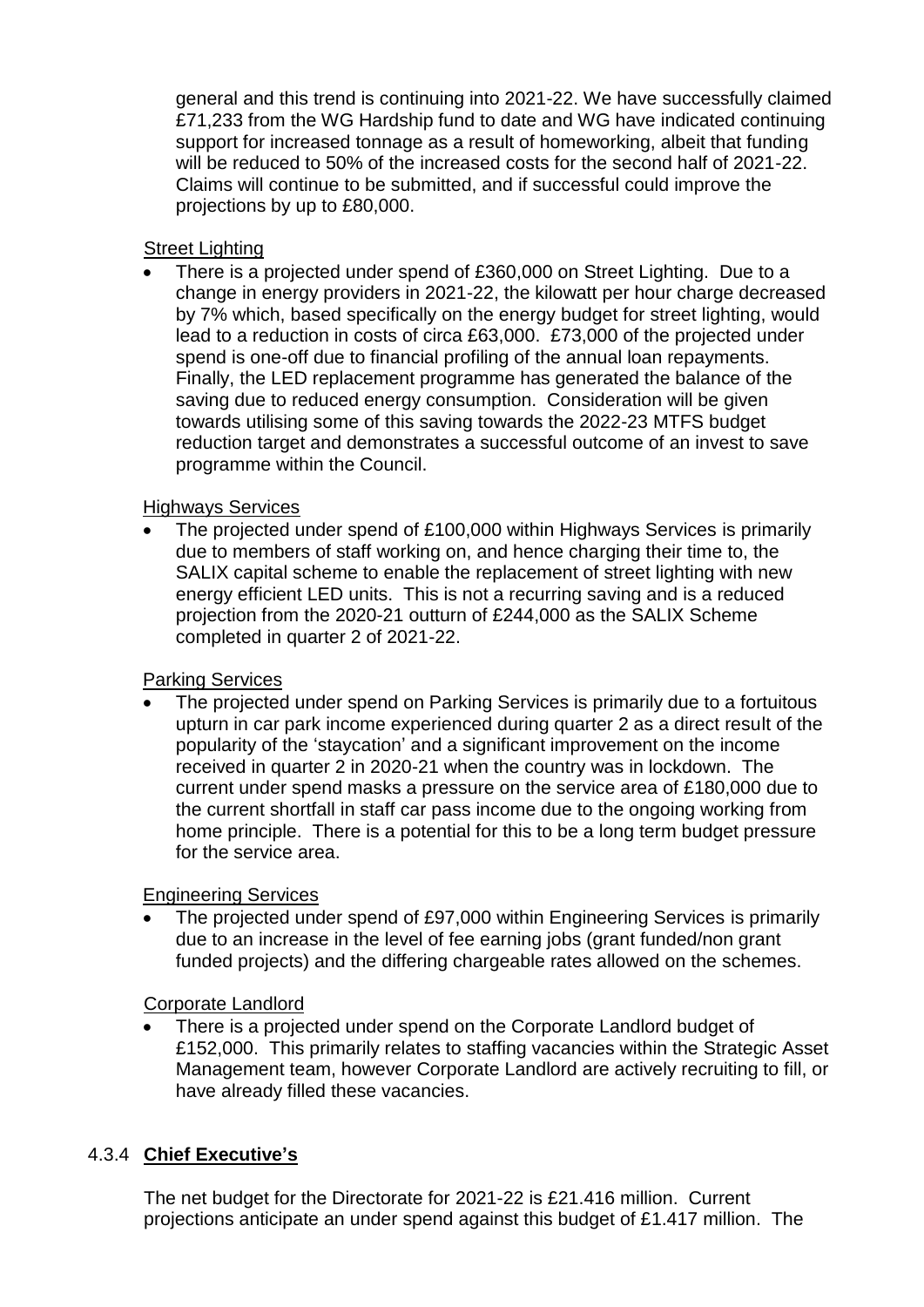projections have improved since quarter 1 due to the successful claim of £1.273 million from the WG Hardship Fund within Housing and Homelessness. A further £1 million is anticipated to be spent on homelessness in the final two quarters of 2021-22 and claims will be made to support this expenditure. In addition, the projections do not include loss of income claims for other Chief Executive service areas that WG will be considering in the final quarters of 2021-22 which are estimated to be in the region of £384,000. If all of these claims are approved, the projections could further improve by £1.384 million.

The main variances are:

| <b>CHIEF EXECUTIVE'S</b>          | <b>Net</b><br><b>Budget</b><br>£'000 | Projected<br><b>Outturn</b><br>£'000 | <b>Projected</b><br><b>Variance</b><br>Over/(under)<br>budget<br>£'000 | $\frac{9}{6}$<br><b>Variance</b> | Over/<br>(under)<br>specifically<br>COVID-19<br>related<br>£'000 |
|-----------------------------------|--------------------------------------|--------------------------------------|------------------------------------------------------------------------|----------------------------------|------------------------------------------------------------------|
| Finance                           | 3,696                                | 3,576                                | (120)                                                                  | $-0.4%$                          | 184                                                              |
| HR and Organisational Development | 1,912                                | 1,810                                | (102)                                                                  | $-5.3%$                          |                                                                  |
| Partnerships                      | 2,046                                | 1,946                                | (100                                                                   | $-4.9%$                          |                                                                  |
| Legal, Democratic & Regulatory    | 4,938                                | 5,136                                | 198                                                                    | 4.0%                             | 200                                                              |
| <b>ICT</b>                        | 3,778                                | 3,894                                | 116                                                                    | 3.1%                             |                                                                  |
| Housing & Homelessness            | 3,354                                | 1,908                                | (1, 446)                                                               | $-43.1%$                         | (1,273)                                                          |

#### Finance

 Whilst there is a projected under spend of £120,000 in Finance, included in this projection is a shortfall of £184,000 relating to court cost income. WG have indicated that it is very difficult to assess accurately what might be recoverable for the whole year so they will review the data as part of the quarter 4 return and assess actual losses. The shortfall has been offset by staffing vacancies across Finance and Housing Benefits as the service is currently going through a restructure. The structure is anticipated to be populated in the second half of the 2021-22 financial year.

HR and Organisational Development

 There is a projected under spend of £102,000. This primarily relates to staffing and apprenticeship vacancies, however HR are actively recruiting to fill, or have already filled these vacancies.

#### **Partnerships**

 This service areas includes Transformation, Partnerships and Customer Services & Engagement. The projected under spend of £100,000 is primarily due to staff vacancies. Various recruitment activities have been actioned in order to fill vacant posts but appointments have been affected by Covid-19.

#### Legal, Democratic & Regulatory

 There is a projected over spend of £198,000. This is primarily due to lower than forecast levels of income received for registrars, land charges, licencing fees and public health fees. WG have indicated that it is very difficult to assess accurately what might be recoverable for the whole year so they will review the data as part of the quarter 4 return and assess actual losses. The projections could therefore improve at year end if future claims prove to be successful.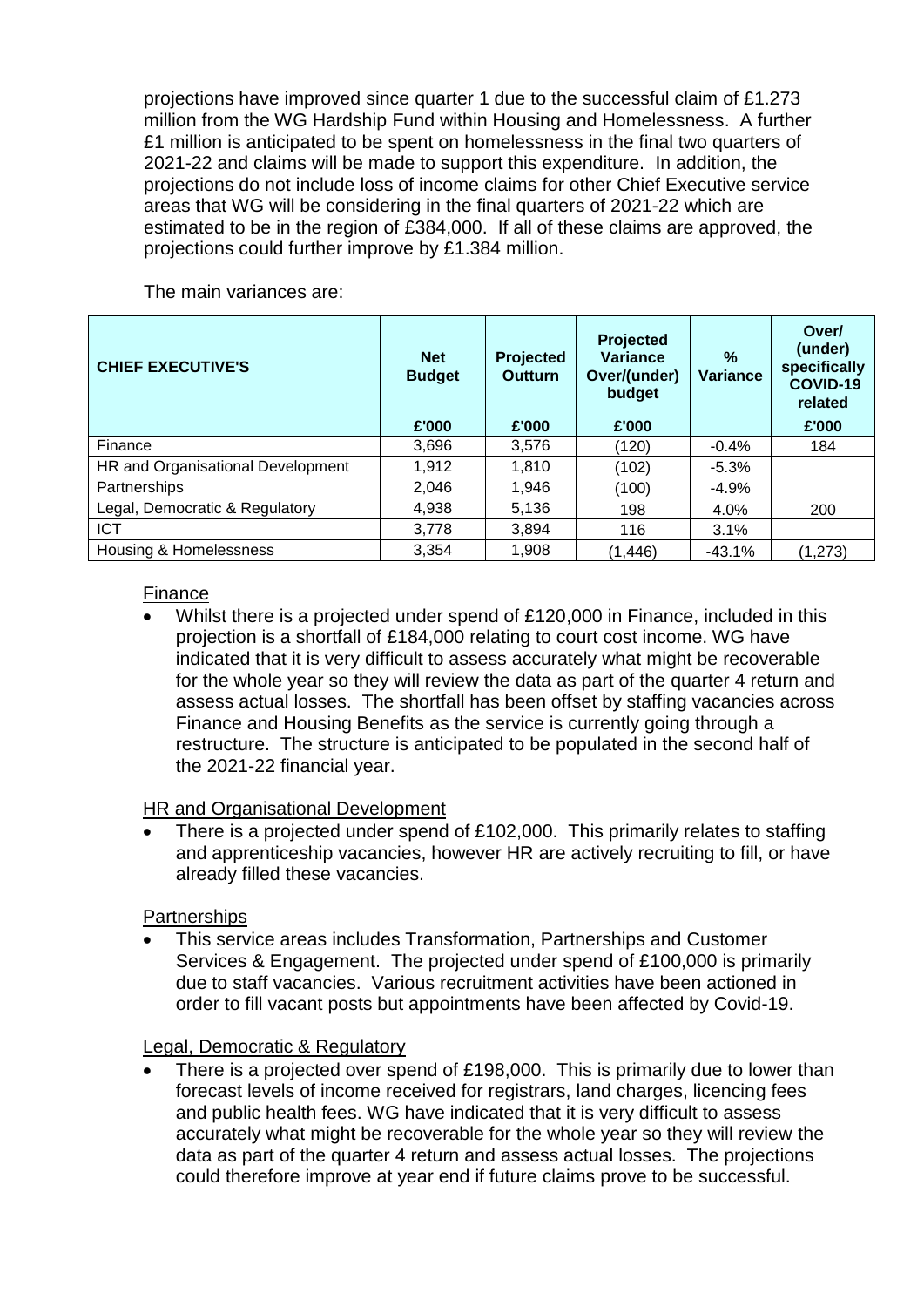## ICT

 There is a projected net over spend of £116,000 across ICT budgets. This has improved from the £340,000 projected over spend reported at quarter 1. Due to reduced printing activity ICT have been unable to recover the fixed costs of printers and photocopiers through the recharge to service departments. Consequently, reduced spend has been incurred on printing budgets across the service departments. Given the ongoing working from home principle for the remainder of the 2021-22 financial year, an exercise will be undertaken to realign budgets before the end of quarter 3 and the improved position in ICT reflects a proposed £150,000 realignment from service area budgets.

## Housing & Homelessness

- Budget growth of £2.192 million was approved by Council as part of the MTFS budget setting process in February 2021 to continue the commitment to focus support for homeless individuals, providing them with accommodation. The budget was approved prior to confirmation from WG that the Covid Hardship Fund was to be extended for the first six months of 2021-22. Table 2 sets out that successful claims of £1.273 million have been made to the WG Hardship Fund and these claims are the major contributor to the projected under spend within Housing and Homelessness. Anticipated spend for the second half of 2021-22 is circa £1 million. If future claims are successful, this will further significantly improve the projections for Housing in this financial year.
- The Council has seen a significant increase in the provision of temporary accommodation. At quarter 2, the service are providing temporary accommodation for 326 people from 196 households, compared with 74 households in temporary accommodation in March 2020. As it is anticipated that the Hardship Fund will not be in place beyond 31st March 2022, and given the significant increase in provision of temporary accommodation, the budget growth will be needed in full in 2022-23 to continue to provide support for homeless individuals, providing them with accommodation.

# 4.3.5 **Council Wide budgets**

This section includes budgets, provisions and services which are council wide, and not managed by an individual directorate. The budget for 2021-22 is £48.029 million. The projected outturn is £42.111 million, resulting in a projected under spend of £5.918 million. The main variances are detailed below:-

| <b>COUNCIL WIDE BUDGETS</b> | <b>Net</b><br><b>Budget</b><br>£'000 | Projected<br><b>Outturn</b><br>£'000 | <b>Projected</b><br><b>Variance</b><br>Over/(under)<br>budget<br>£'000 | $\%$<br><b>Variance</b> |
|-----------------------------|--------------------------------------|--------------------------------------|------------------------------------------------------------------------|-------------------------|
| Capital Financing           | 7,329                                | 8,329                                | 1,000                                                                  | 13.6%                   |
| Other Council wide Budgets  | 14,136                               | 7,254                                | (6, 882)                                                               | $-48.7%$                |

## Capital Financing

 The projected over spend on capital financing costs is due to utilising the budget in 2021-22 to pay off historic prudential borrowing costs, where feasible, which will have a long term revenue cost saving benefit for the Council.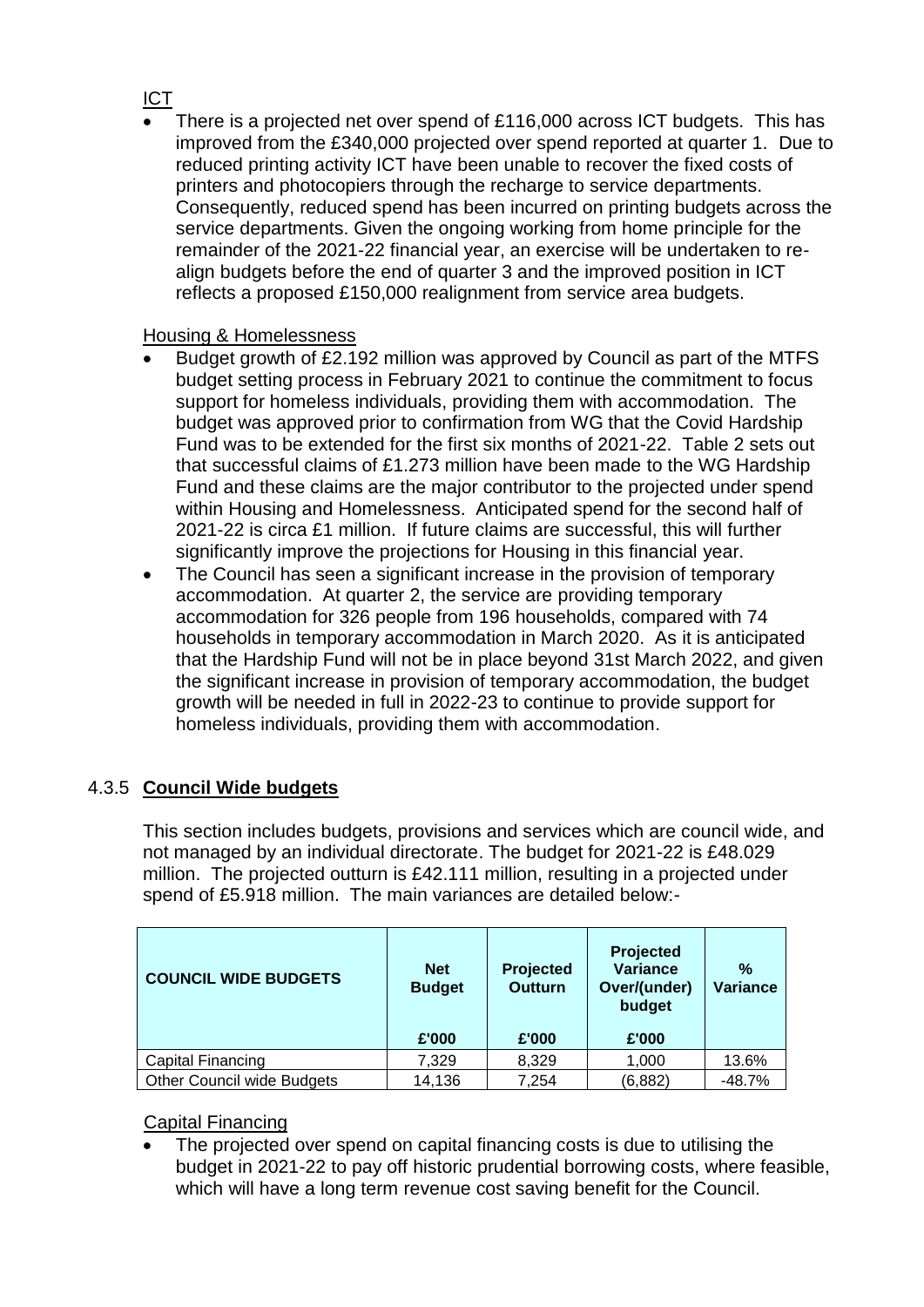Other Council wide Budgets

- Other Council wide budgets includes funding for pay, price and pension increases along with funding to deal with unexpected costs unforeseen when the budget was set.
- When the MTFS was approved in February 2021, the pay increases for NJC employees and teachers had not been finalised. Provision was made in the budget with an element of contingency built in. As noted in 4.1.20 the Teachers' pay award has recently been agreed. As WG have indicated that they will be providing a grant to contribute to this increase, this has been built into the projected under spend for 2021-22.
- There are ongoing discussions regarding the pay claim for National Joint Council (NJC) workers. Even a variance of 1% on the pay settlement of NJC staff alone can result in a swing of required funding of over £1 million per annum.
- Inflation rates have fluctuated since the budget was set (CPI was 0.7% in February 2021, had increased to 2.1% by May 2021 and further increased to 3.2% in August). The majority of the budget estimated for price inflation is retained centrally within Council wide budgets and allocated to directorates/schools as further information is known about specific contractual price increases e.g. for energy. Part of the under spend relates to projected reductions in requirements to allocate price budgets to service areas in-year as the Council has not seen the estimated increases in CPI impact on contractual arrangements to date in 2021-22. However, given the uncertainty of Brexit and Covid-19 at this point in the financial year, and the Bank of England Monetary Policy Committee forecast for inflation referenced in 4.1.21 this will require close monitoring for the remainder of the financial year.
- A thorough review of the other Council wide budgets was undertaken during quarter 2 to assess the requirement for both historic and in-year allocations for pay and price increases, taking into account known pay increases, grant contributions received towards these pressures, and the known impact of inflationary uplifts on contractual arrangements, current negotiations on NJC pay claims and the uncertainty of inflationary uplifts in the short to medium term. Consequently, it is felt reasonable to assume that an element of this budget could be used to mitigate shortfalls in funding, or higher council tax increases in the MTFS 2022-23 and work will continue on identifying such an amount.

### Council Tax Reduction Scheme

 There is currently a projected break even position on the Council Tax Reduction Scheme based on spend to date, however this is a demand led budget and take-up is difficult to predict. As noted in paragraph 4.1.17, the ending of the furlough scheme could also manifest itself in an increase in eligibility for council tax support. The final additional cost of this is difficult to predict as we have yet to see the impact of the end of the furlough scheme/newly unemployed and a likely increase in the number of benefit claimants. This budget will require close monitoring during 2021-22.

## **4.4 Review of Earmarked Reserves**

4.4.1 The Council is required to maintain adequate financial reserves to meet the needs of the organisation. The MTFS includes the Council's Reserves and Balances Protocol which sets out how the Council will determine and review the level of its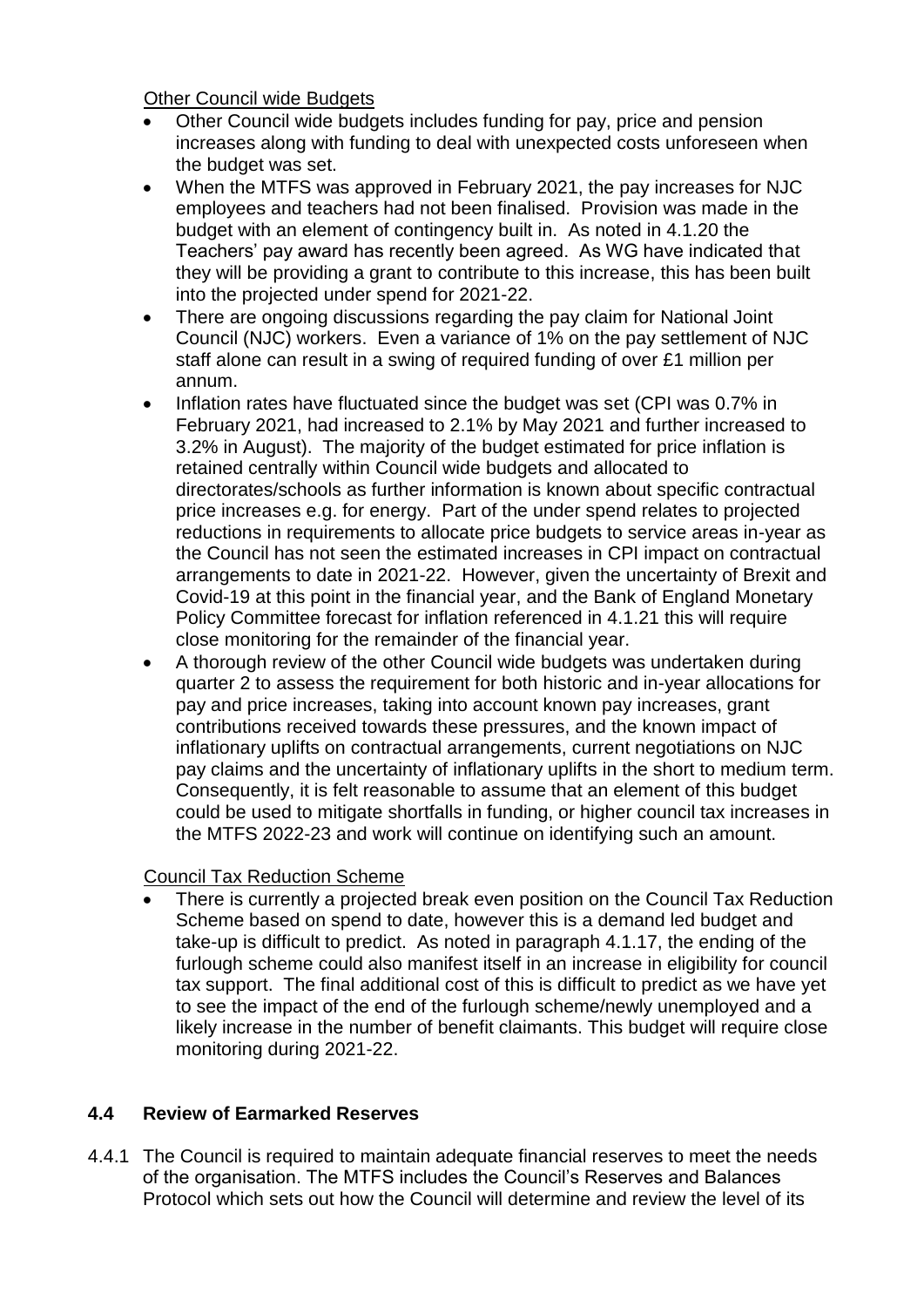Council Fund balance and earmarked reserves. At quarter 2 a review of the particular pressures that were to be covered by earmarked reserves was undertaken and Directorates have drawn down funding.

- 4.4.2 There have been net additions of £4.341 million, the cumulative draw down by directorates is £1.166 million and £337,326 has been unwound, as shown in Table 6 below.
- **Table 6 – Usable Earmarked Reserves (Excluding Council Fund) – Quarter 2**

|                                               |                                             | <b>Movement as at Quarter 2</b>                  |                |                |                                               |
|-----------------------------------------------|---------------------------------------------|--------------------------------------------------|----------------|----------------|-----------------------------------------------|
| <b>Opening</b><br><b>Balance</b><br>01 Apr 21 | <b>Reserve</b>                              | <b>Net Additions/</b><br><b>Reclassification</b> | <b>Unwound</b> | Draw-<br>down  | <b>Closing</b><br><b>Balance</b><br>30 Sep 21 |
| £'000                                         |                                             | £'000                                            | £'000          | £'000          | £'000                                         |
|                                               |                                             |                                                  |                |                |                                               |
|                                               | <b>Corporate Reserves:</b>                  |                                                  |                |                |                                               |
| 34,118                                        | <b>Capital Programme Contribution</b>       | 4,295                                            | (18)           |                | 38,396                                        |
| 6,103                                         | <b>Asset Management Reserves</b>            |                                                  | (118)          | (203)          | 5,782                                         |
| 7,556                                         | Major Claims & Insurance Reserves           | 4                                                |                |                | 7,559                                         |
| 4,993                                         | Service Reconfiguration                     | $\overline{\phantom{m}}$                         |                |                | 4,993                                         |
| 3,050                                         | Change Management/Digital<br>Transformation | $\blacksquare$                                   | (6)            | (142)          | 2,902                                         |
| 2,000                                         | Economic and Future Resilience Fund         |                                                  |                |                | 2,000                                         |
| 57,819                                        | <b>Total Corporate Reserves</b>             | 4,299                                            | (143)          | (344)          | 61,631                                        |
|                                               | <b>Directorate Reserves:</b>                |                                                  |                |                |                                               |
| 502                                           | <b>Education &amp; Family Support</b>       | $\blacksquare$                                   | (12)           |                | 490                                           |
| 3,349                                         | Social Services & Wellbeing                 | $\blacksquare$                                   | (42)           | (90)           | 3,217                                         |
| 3,657                                         | Communities                                 | $\blacksquare$                                   | (141)          | (96)           | 3,420                                         |
| 2,716                                         | <b>Chief Executives</b>                     | 42                                               |                | (84)           | 2,674                                         |
| 10,224                                        | <b>Total Directorate Reserves</b>           | 42                                               | (195)          | (270)          | 9,801                                         |
|                                               | <b>Equalisation &amp; Grant Reserves:</b>   |                                                  |                |                |                                               |
| 1,961                                         | <b>Education &amp; Family Support</b>       | $\blacksquare$                                   |                | (472)          | 1,490                                         |
| 594                                           | Social Services & Wellbeing                 | $\blacksquare$                                   |                |                | 594                                           |
| 2,532                                         | Communities                                 | $\qquad \qquad \blacksquare$                     |                | (51)           | 2,481                                         |
| 1,228                                         | <b>Chief Executives</b>                     |                                                  |                | (30)           | 1,198                                         |
| 6,315                                         | <b>Equalisation &amp; Grant Reserves:</b>   | $\blacksquare$                                   | ٠              | (552)          | 5,763                                         |
|                                               |                                             |                                                  |                |                |                                               |
| 8,490                                         | <b>School Balances</b>                      | $\blacksquare$                                   |                | $\blacksquare$ | 8,490                                         |
|                                               |                                             |                                                  |                |                |                                               |
| 82,848                                        | <b>TOTAL RESERVES</b>                       | 4,341                                            | (337)          | (1, 166)       | 85,685                                        |

- 4.4.3 The net appropriation to earmarked reserves during quarter 2 is £4.004 million (£4.341 million additions offset by £0.337 million that have been unwound).
- 4.4.4 Additions mainly relate to the Capital Programme Contribution reserve which was established to avoid the Council needing to borrow, which would result in consequential borrowing costs on the revenue budget, and will be used to fund schemes within the capital programme, both current and future capital pressures.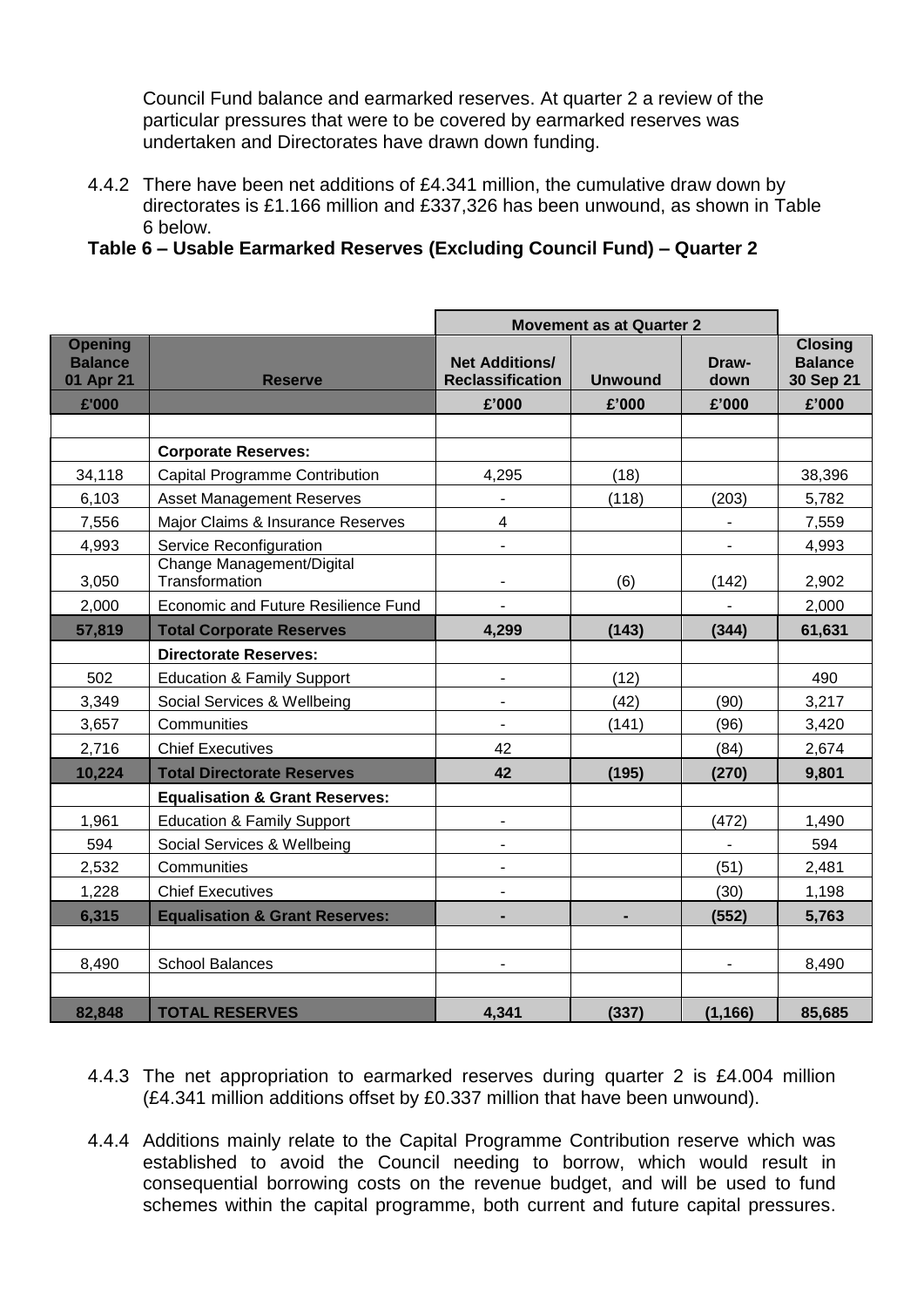The main reserve that was unwound related to a balance of £100,000 included within a demolition reserve, specifically to be re-allocated to the Childrens Residential Accommodation Hub Capital project.

- 4.4.5 The capital programme contribution reserve supplements the funding we receive from WG and via capital receipts to fund our capital programme. Currently we have a balance of £38 million of funding in this reserve which constitutes 45% of our overall earmarked reserves balance. This will be used to fund a wide range of schemes in the capital programme.
- 4.4.6 The School balances reserve increased significantly to £8.490 million at the end of 2020-21 due to additional school grant funding announced late in 2020-21. As noted in paragraph 4.3.1 the quarter 2 projections indicate a projected overall surplus balance for school delegated budgets of £4.18 million at year end as this grant funding gets utilised in-year. This will reduce this reserve accordingly by year end.
- 4.4.7 A further review will be undertaken at quarter 3 when there is a clearer picture on pressures and projected year end balances.

#### **5. Effect upon policy framework and procedure rules**

5.1 As required by section 3 (budgetary control) of the Financial Procedure Rules; Chief Officers in consultation with the appropriate Cabinet Member are expected to manage their services within the approved cash limited budget and to provide the Chief Finance Officer with such information as is required to facilitate and monitor budgetary control.

#### **6. Equality Act 2010 implications**

6.1 The protected characteristics identified within the Equality Act 2010, Socioeconomic Duty and the impact on the use of the Welsh language have been considered in the preparation of this report. As a public body in Wales, the Council must consider the impact of strategic decisions, such as the development or the review of policies, strategies, services and functions. It is considered that there will be no significant or unacceptable equality impacts as a result of this report.

### **7. Well-being of Future Generations (Wales) Act 2015 Implications**

7.1 The well-being goals identified in the Act were considered in the preparation of this report. As the report is for information it is considered that there will be no significant or unacceptable impacts upon the achievement of well-being goals/objectives as a result of this report.

#### **8. Financial implications**

8.1 These are reflected in the body of the report.

#### **9. Recommendation**

- 9.1 The Committee is recommended to:
	- note the projected revenue position for 2021-22.